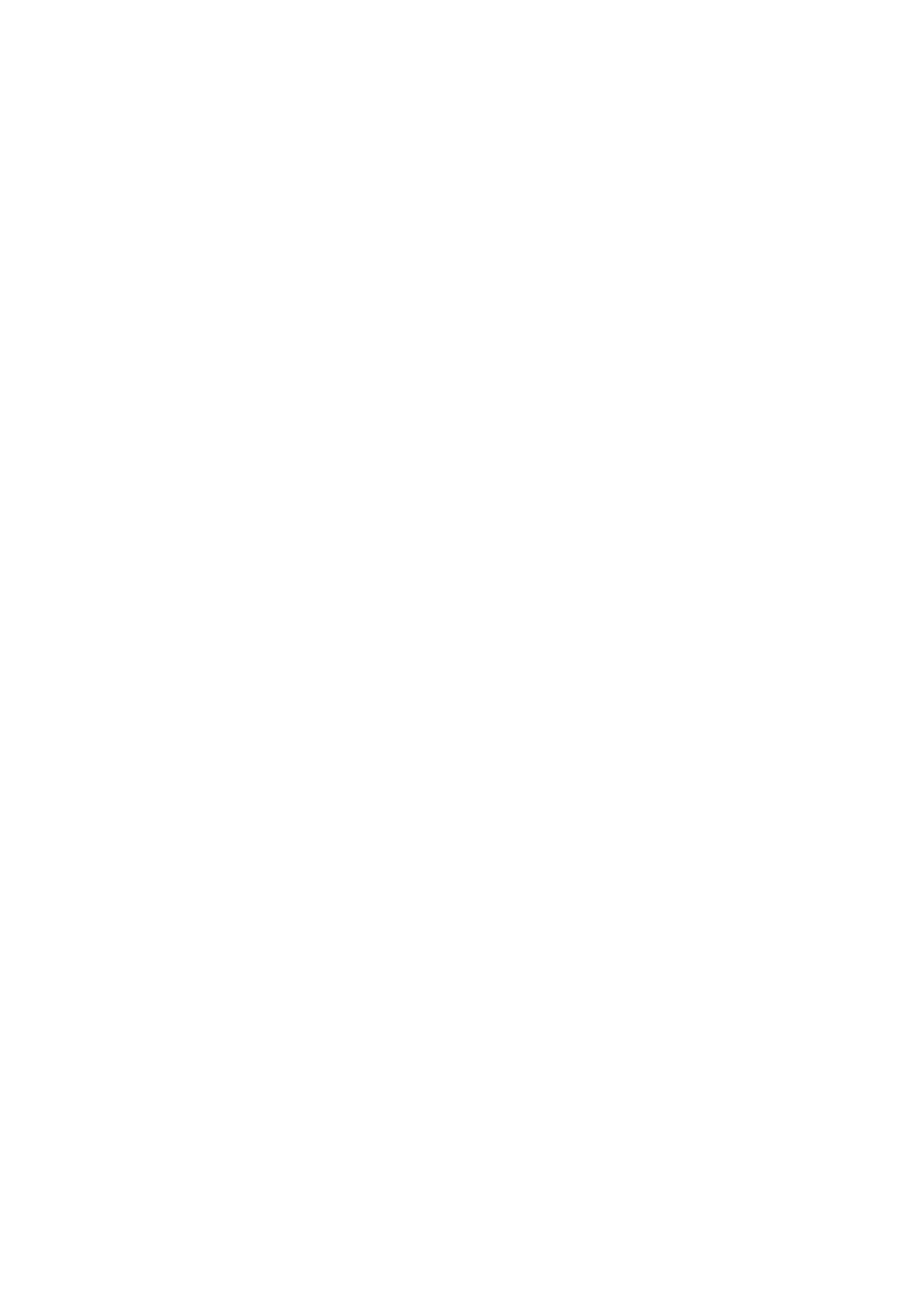## **TABLE OF CONTENTS**

# **CHAPTER I - NAME AND OBJECTS**

| 1. |                                                                     |  |
|----|---------------------------------------------------------------------|--|
| 2. |                                                                     |  |
| 3. |                                                                     |  |
| 4. |                                                                     |  |
| 5. |                                                                     |  |
| 6. |                                                                     |  |
| 7. |                                                                     |  |
| 8. |                                                                     |  |
| 9. |                                                                     |  |
|    |                                                                     |  |
|    |                                                                     |  |
|    | 12. MEMBER DEALINGS WITH AND INTERESTS IN THE ASSOCIATION 8         |  |
|    |                                                                     |  |
|    |                                                                     |  |
|    |                                                                     |  |
|    |                                                                     |  |
|    |                                                                     |  |
|    |                                                                     |  |
|    |                                                                     |  |
|    |                                                                     |  |
|    |                                                                     |  |
|    | 22. VOTING AND DECISIONS OF EXECUTIVE COMMITTEE AND SUB-COMMITTEE16 |  |
|    | 23. DELEGATION BY EXECUTIVE COMMITTEE TO SUB-COMMITTEE  16          |  |
|    |                                                                     |  |
|    | 25. ANNUAL GENERAL MEETING - CALLING AND BUSINESS  17               |  |
|    |                                                                     |  |
|    |                                                                     |  |
|    |                                                                     |  |
|    |                                                                     |  |
|    |                                                                     |  |
|    |                                                                     |  |
|    |                                                                     |  |
|    |                                                                     |  |
|    |                                                                     |  |
|    |                                                                     |  |
|    |                                                                     |  |
|    |                                                                     |  |
|    |                                                                     |  |
|    |                                                                     |  |
|    |                                                                     |  |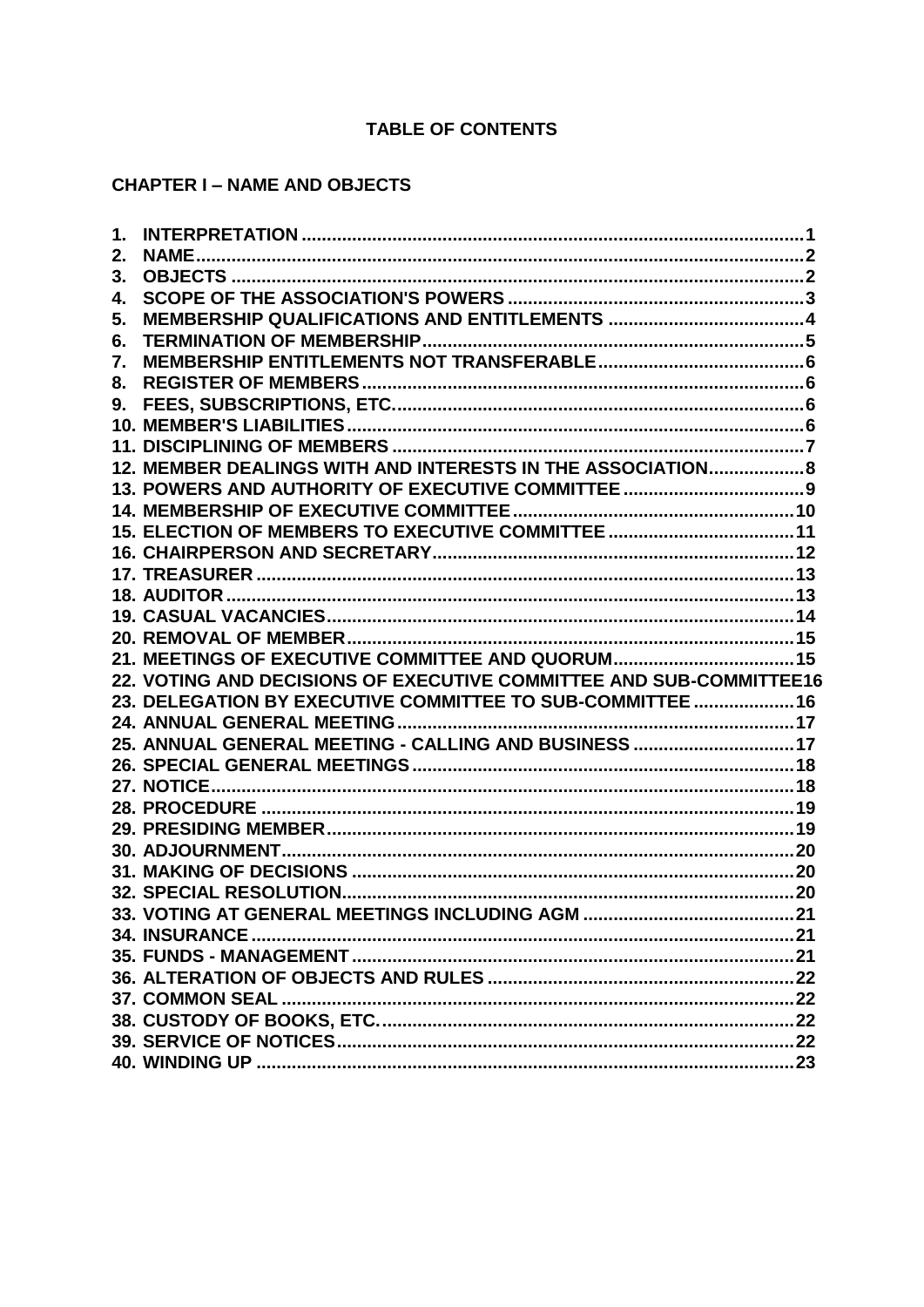## **RULES OF THE HEART OF THE CITY BUSINESS IMPROVEMENT DISTRICT**

### **CHAPTER I - NAME AND OBJECTS**

#### <span id="page-3-0"></span>**1. INTERPRETATION**

In these Rules, unless the context indicates otherwise:

"**Act**" means the Incorporated Societies Act 1908 as amended from time to time;

"**Annual Financial Statement**" means the Annual Financial Statement for the Association to be approved by the Members, so that it may then be delivered to the Registrar of Incorporated Societies in accordance with section 23 of the Act;

"**Annual General Meeting**" has the meaning given to it in Rule 24;

"**Associate Member**" means a member of the Association admitted pursuant to Rule 5.6;

"**Association**" means the **Heart of the City** Association;

"**Auditor**" means the auditor appointed in accordance with Rule 18;

"**Business Improvement District Funding Grant**" means any grant received from the Council for the purposes of the Business Improvement District Programme, administered by the Executive Committee;

"**Business Improvement District Programme**" means the economic development programme involving local government, the business community and other stakeholders to organise, design, promote, improve and develop the central city commercial area;

"**Chairperson**" means the chairperson of the Association referred to in Rule 16;

"**Council**" means the Auckland Council;

"**Executive Committee**" means the committee of the Association referred to in Rule 13;

"**Full Member**" means a member of the Association in terms of Rule 5.1;

"**General Meetings**" means the Annual General Meeting and Special General Meetings of the Association;

"**Local Board**" means the Waitemata Local Board;

**"Local Board Representative"** means the member of the Local Board who is appointed to the Executive Committee, and includes any other member of the Local Board who is authorised by the Local Board to act in place of that appointee if he or she is absent or unavailable;

"**Manager**" means a person employed or appointed by the Association to undertake the role of administering and co-ordinating the Business Improvement District Programme on behalf of the Association in either a paid or unpaid capacity;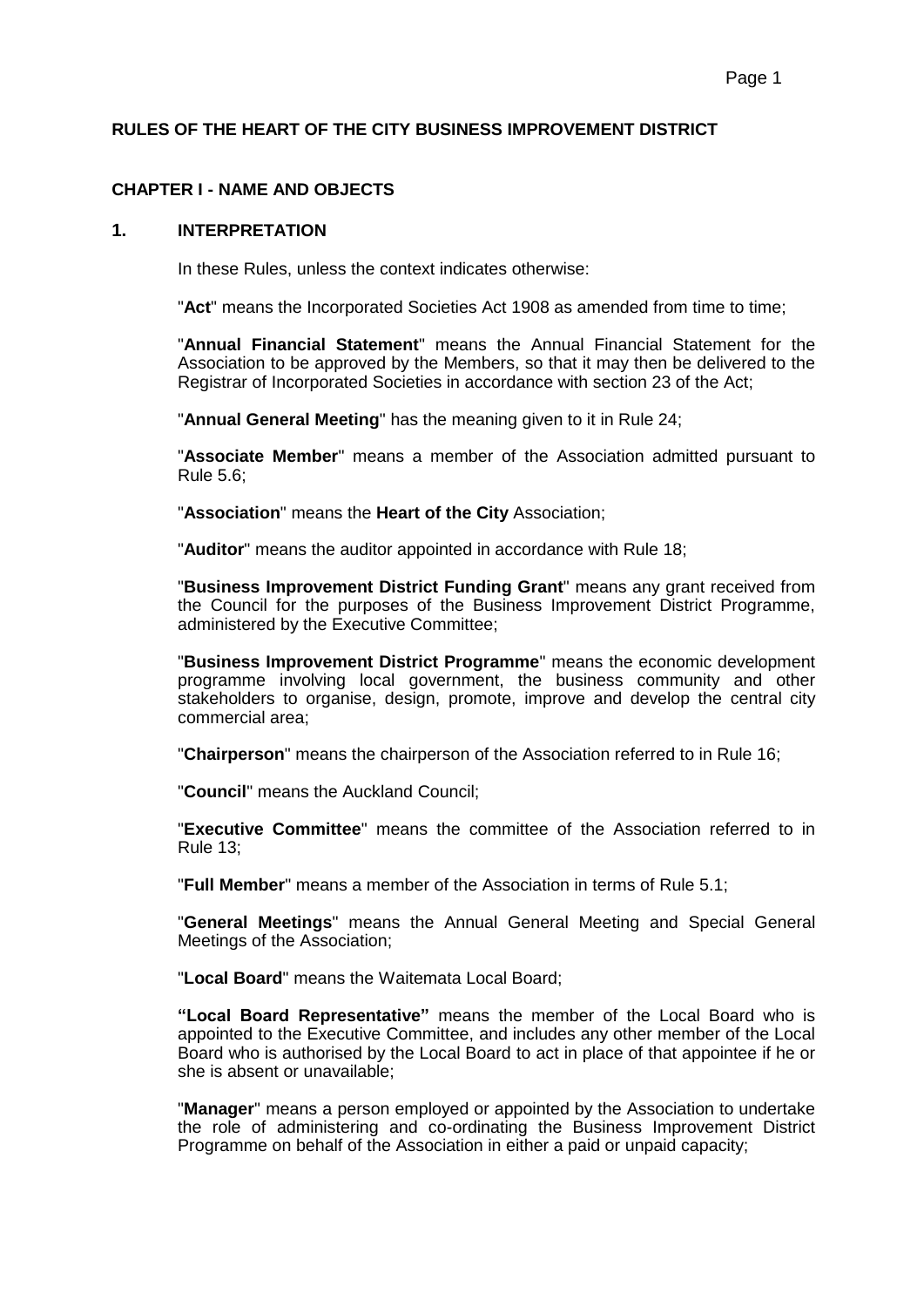"**Members**" means the members of the Association from time to time including Associate Members and Full Members;

"**Officers**" means the Chairperson, Secretary and Treasurer of the Association referred to in Rules 16 and 17;

"**Secretary**" means the Secretary of the Association referred to in Rule 16;

"**Special General Meeting**" has the meaning given to it in Rule 26;

"**Special Resolution**" has the meaning given to it in Rule 32;

"**Special Subscription**" has the meaning given to it in Rule 5.7;

"**Targeted Rate**" means any rate set by the Council pursuant to section 16 of the Local Government (Rating) Act 2002 or any equivalent legislation for the purpose of funding or contributing to the funding of the Business Improvement District Programme, and for the 2011/12 rating year includes that part of the transitional rate set by the Council under section 33 of the Local Government (Auckland Transitional Provisions) Act 2010 which is based on the Targeted Rate which was set for the 2010/11 rating year;

"**Targeted Rating Area**" means the geographical area subject to the Targeted Rate;

"**Treasurer**" means the Treasurer of the Association referred to in Rule 17.

**References to Persons:** references in these Rules to persons include references to individuals, companies, corporations, partnerships, firms, joint ventures, associations, trusts, organisations or other entities.

## <span id="page-4-0"></span>**2. NAME**

The name of the Association is the **Heart of the City**

## <span id="page-4-1"></span>**3. OBJECTS**

The objects of the Association are:

- **3.1** To assist and guide the development and advancement of the commercial interests of business people and businesses in the city centre through a coordinated and structured communications, marketing and economic development programme.
- **3.2** To foster and promote generally the welfare of the business community of city centre and, in particular, to provide a forum for networking and collaboration of members.
- **3.3** To enhance the safety and security of the city centre and to attract and retain business in a effort to drive employment growth and economical, social, cultural and environmental wellbeing.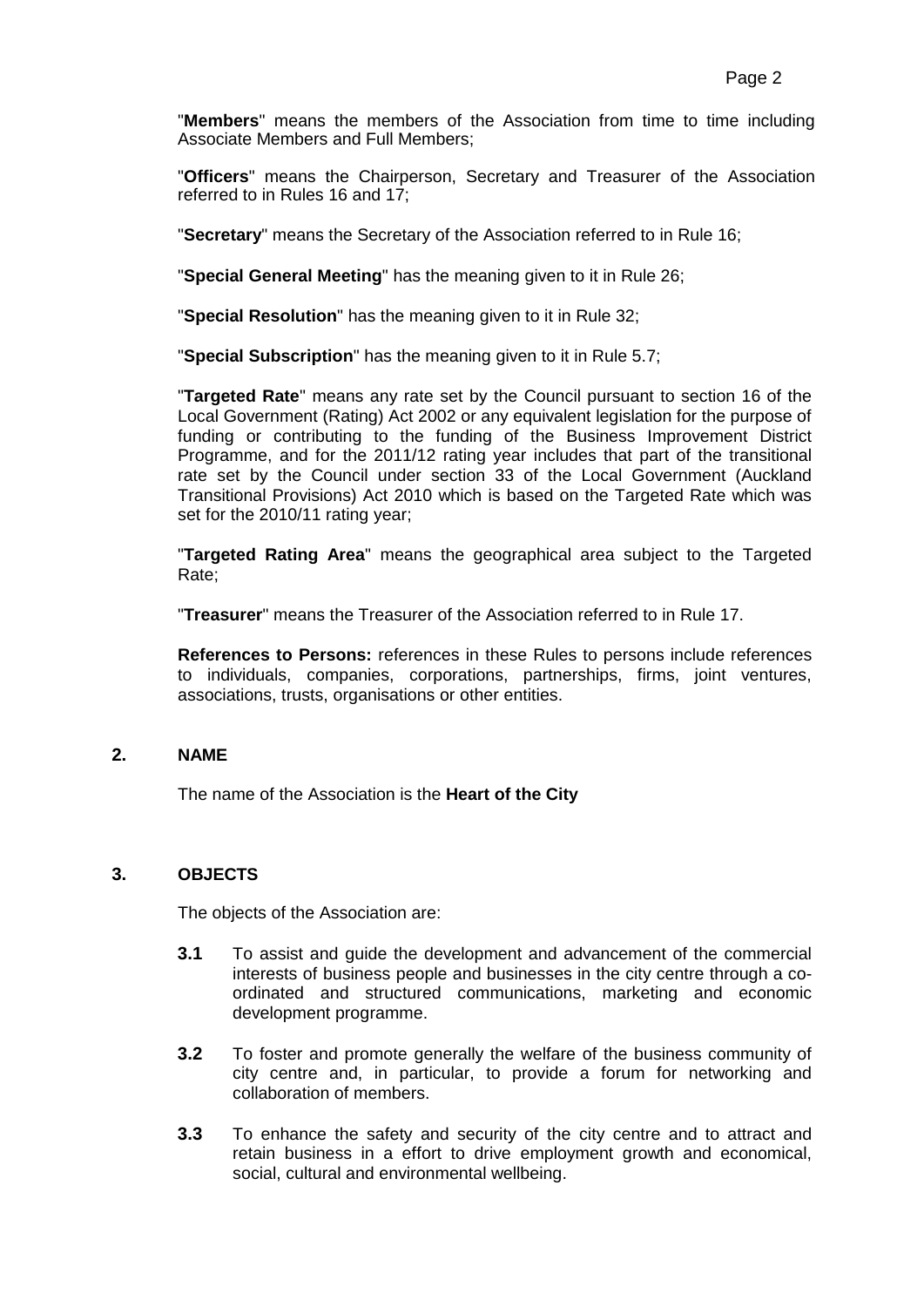- **3.4** To capitalise on the unique assets and profile of the city centre and to use that as a means of establishing an identity and positioning for the area.
- **3.5** To make arrangements with and/or advocate to the Government, local authorities and/or persons, corporations or associations for the improvement of amenity, streetscapes, utilities, transport, services or other infrastructure, and for lighting, surfacing, security and cleaning in the business area of the city centre.
- **3.6** For the purposes and objects stated in these Rules, to administer in conjunction with the Council, the Business Improvement District Funding Grant.
- **3.7** To do all things as are, or may be incidental to, or conducive to, the attainment of these objects.

## **CHAPTER II - POWERS**

## <span id="page-5-0"></span>**4. SCOPE OF THE ASSOCIATION'S POWERS**

The Association has the widest possible powers to do all things which may be necessary to pursue the Association's objects including (but not limited to) the following powers:

- **4.1** To purchase, take on, lease, exchange, hire, or otherwise acquire any real or personal property, and to sell, mortgage, dispose of or otherwise deal with any real or personal property of the Association and any rights or privileges which the Association thinks necessary or expedient for the purposes of attaining the objects of the Association or promoting the interests of the Association, its Members or any other persons.
- **4.2** Subject to Rule 13, to use the funds of the Association as the Association may consider necessary or proper to:
	- **4.2.1** pay the costs and expenses of the Association; and
	- **4.2.2** further the objects of the Association;

including the employment of solicitors, agents, officers and servants as necessary or expedient.

- **4.3** To engage in prosecuting, defending or otherwise taking any legal action or legal proceedings on behalf of the Association and for that purpose, to expend such moneys and employ such solicitors, counsel and other advisors as the Association may think fit.
- **4.4** To apply for and acquire any licences or permits deemed necessary by the Association.
- **4.5** To open and operate bank accounts of whatever nature or description subject to such conditions as the Association thinks fit.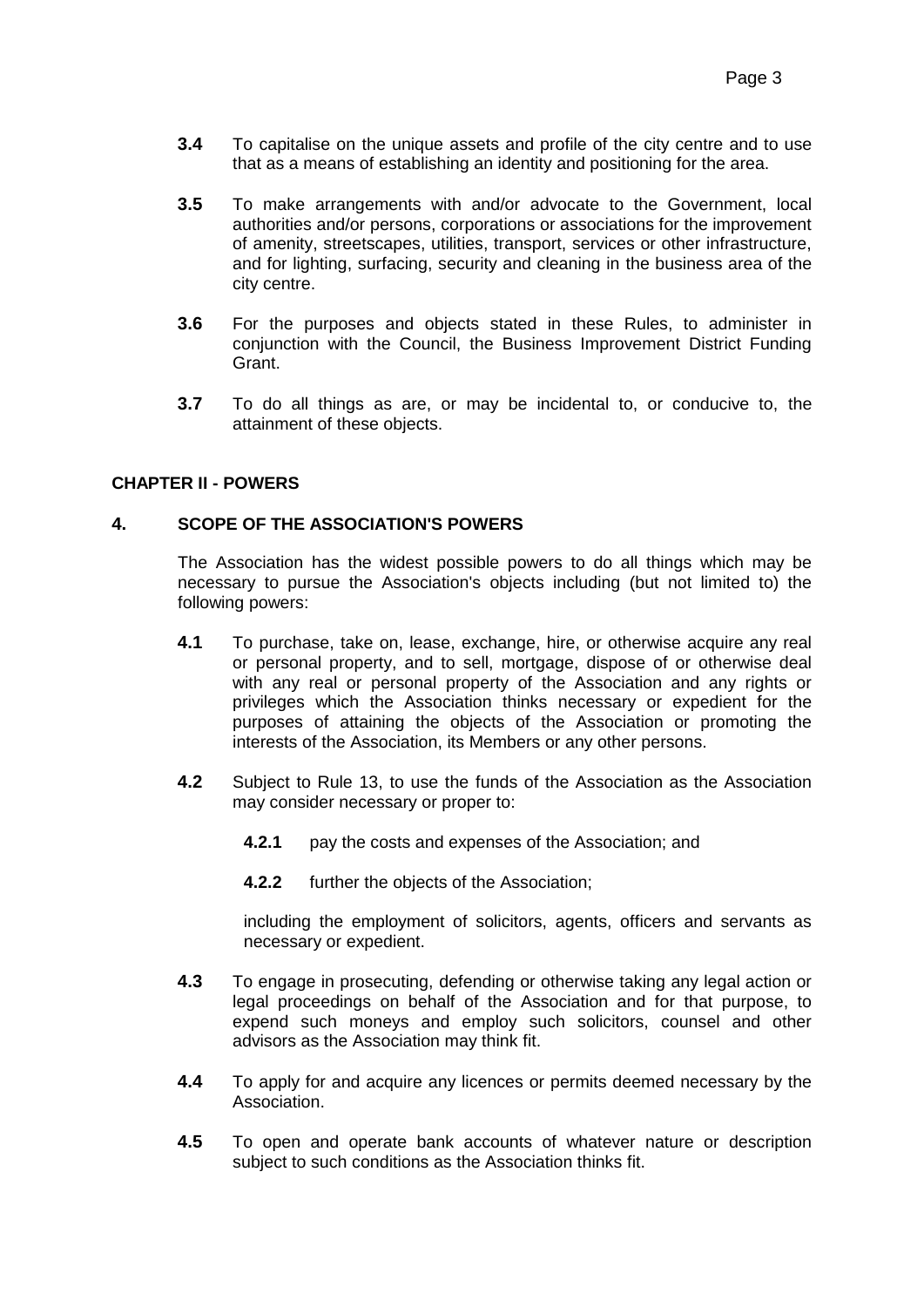- **4.6** To assist any charity or charitable purpose by such financial or other means as the Association thinks fit.
- **4.7** To borrow or raise money by any means and upon such conditions as the Association thinks fit.
- **4.8** To employ staff and nominate contractors for such purposes and for such periods and subject to such conditions as the Association thinks fit.
- **4.9** To establish an Executive Committee with the functions and powers set out in these Rules.

## **CHAPTER III – ASSOCIATION MEMBERSHIP**

## <span id="page-6-0"></span>**5. MEMBERSHIP QUALIFICATIONS AND ENTITLEMENTS**

- **5.1** There shall be Full Members of the Association. A person shall be entitled to be a Full Member of the Association if the person:
	- **5.1.1** owns one or more commercially rated properties within the Targeted Rating Area; or
	- **5.1.2** occupies or is the tenant of one or more premises (with a floor space of not less than 10sqm) of a commercially rated property within the Targeted Rating Area and who operates a business from those premises for not less than 50 business days a year; and
	- **5.1.3** has not previously been expelled from the Association, unless the Executive Committee has resolved to readmit that person under Rule 11.5.
- **5.2** For the avoidance of doubt, a person may be a Full Member only once at the same time, even though that person may be entitled under rule 5.1 to be a Full Member on more than one ground.
- **5.3** A Full Member is entitled to:
	- **5.3.1** Attend and vote at all General Meetings;
	- **5.3.2** Attend all meetings of the Executive Committee (but not vote);
	- **5.3.3** Stand for election to the Executive Committee;
	- **5.3.4** Receive regular communications about Business Improvement District Programme activities;
	- **5.3.5** Receive notification of upcoming meetings and agenda items.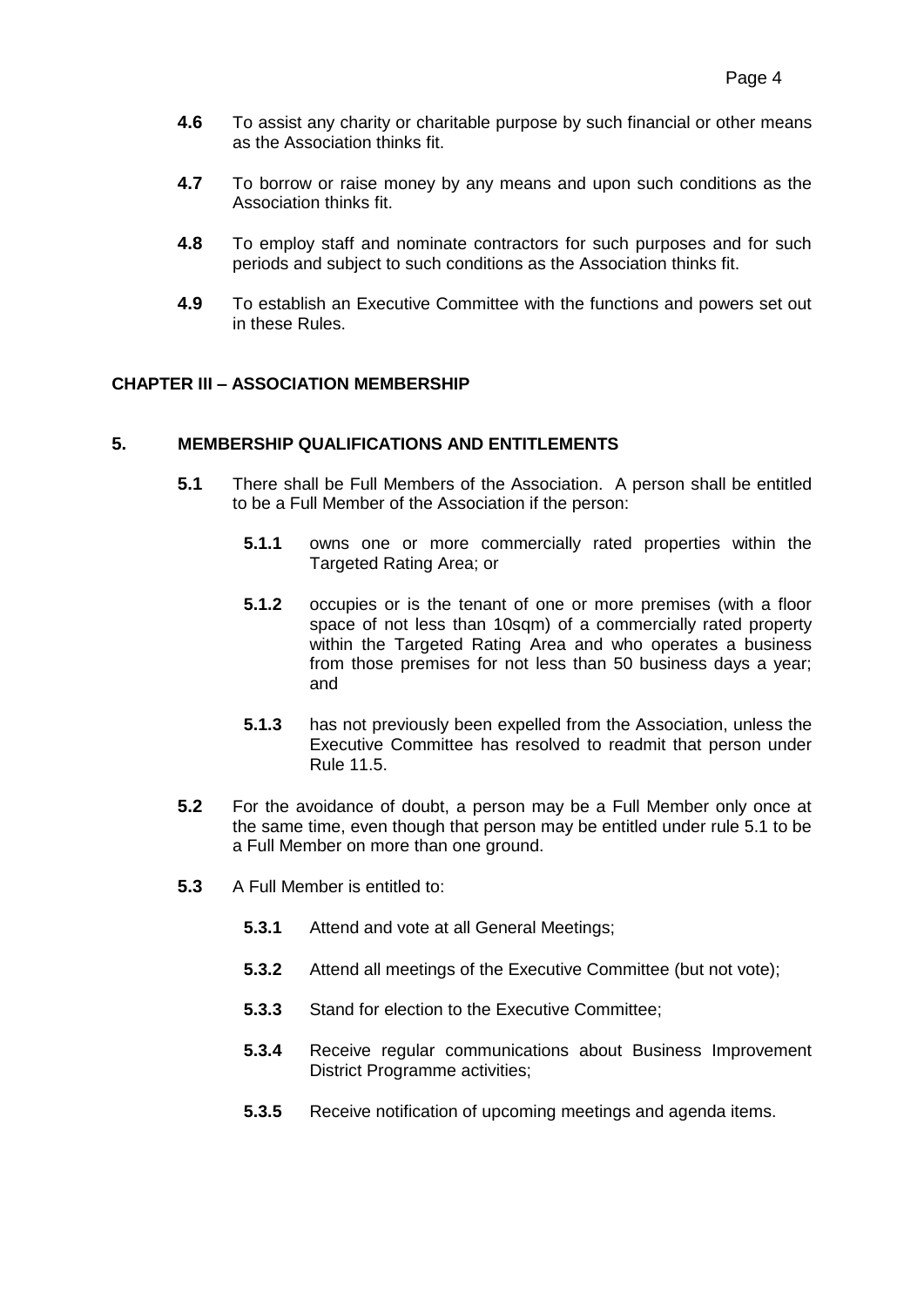- **5.4** Any person entitled to be a Full Member of the Association and who wishes to be a member shall provide and maintain current details of their name, occupation, business and contact information to the Secretary.
- **5.5** Any person who ceases to be entitled to be a Full Member of the Association shall immediately provide notice of that fact, and of the date their entitlement ceased, to the Secretary.
- **5.6** There may be Associate Members of the Association. A person who does not qualify to be a Full Member may become an Associate Member of the Association by applying to the Secretary to do so. The Secretary shall advise the Executive Committee of the application and the Executive Committee shall determine at its next scheduled Executive Committee meeting whether or not the applicant shall be admitted.
- **5.7** An Associate Member shall, in each year, pay a Special Subscription of such amount as is determined by the Executive Committee from time to time.
- **5.8** An Associate Member is not entitled to vote on any Association matters or to stand for election to the Executive Committee.
- **5.9** The Executive Committee may appoint an Associate Member onto the committee or a sub-committee but only in a non-voting capacity.
- **5.10** For the avoidance of doubt, reference to a "person" in these Rules relating to membership of the Association is a reference to any separate legal entity such as an individual, company, association or incorporated society.
- **5.11** Each Member which is not an individual shall designate an individual representative to act on its behalf on all matters relating to the Association, and shall notify the Secretary of that representative's name and contact information. Any such Member may change their representative, but no such change is effective until notice of the change and the name and contact information of the new representative is received by the Secretary.

## <span id="page-7-0"></span>**6. TERMINATION OF MEMBERSHIP**

- **6.1** A person ceases to be a Member of the Association if the person:
	- **6.1.1** dies, becomes bankrupt or, being a company or other incorporated body is wound up; or
	- **6.1.2** resigns that membership by notice in writing to the Association; or
	- **6.1.3** is expelled from the Association; or
	- **6.1.4** ceases to be entitled to be a Full Member in terms of Rule 5.1, and has not been admitted as an Associate Member.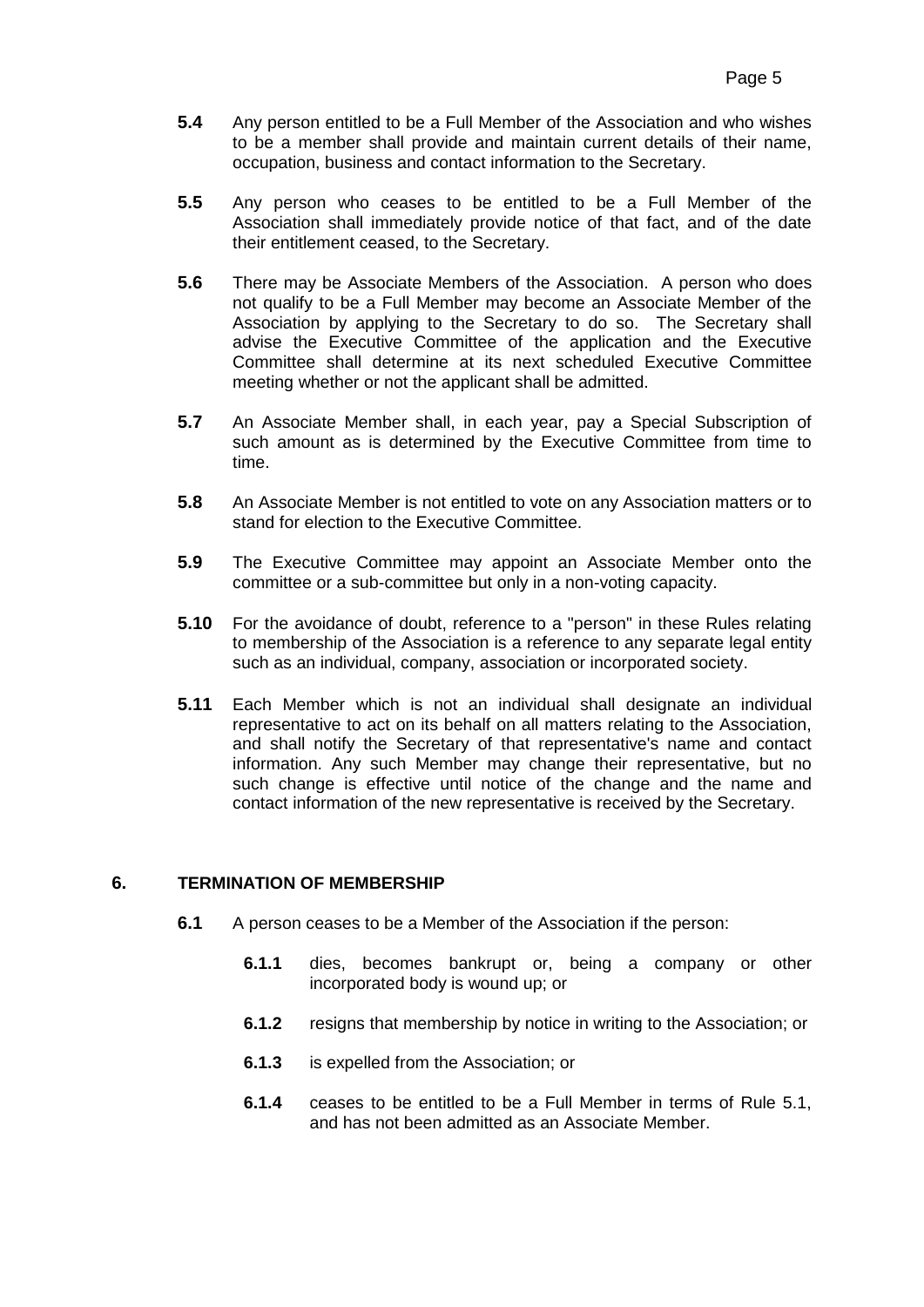## <span id="page-8-0"></span>**7. MEMBERSHIP ENTITLEMENTS NOT TRANSFERABLE**

A right, privilege or obligation which a person has, by reason of being a Member of the Association:

- **7.1** is not capable of being transferred or transmitted to another person; and
- **7.2** terminates upon cessation of the person's membership.

#### <span id="page-8-1"></span>**8. REGISTER OF MEMBERS**

- **8.1** The Secretary of the Association shall establish and maintain a register of Members of the Association pursuant to section 22 of the Act specifying the name, occupation, business and contact details of each person who is a Member of the Association, whether that person is a Full or Associate Member and, in the case of members which are not individuals, the name and address of that Member's individual representative.
- **8.2** Each Member shall advise the Secretary if there is any change to any of the information in the register relating to that Member.
- **8.3** The register of Members shall be kept at the principal place of administration of the Association and shall be open for inspection, free of charge, by any Member of the Association at any reasonable hour.

## <span id="page-8-2"></span>**9. FEES, SUBSCRIPTIONS, ETC.**

- **9.1** The Association may levy its Members such fee or subscription charge (if any) considered by the Executive Committee necessary to carry out its objects.
- **9.2** Any Member ceasing to be a member of the Association pursuant to Rule 6 shall not be entitled to any refund of any fee or subscription charge paid or payable by that Member prior to his, her or its termination and such Member shall continue to remain liable to pay such fee or subscription charge despite ceasing to be a Member.

#### <span id="page-8-3"></span>**10. MEMBER'S LIABILITIES**

The liability of a Member of the Association to contribute towards the payment of the debts and liabilities of the Association or the costs, charges and expenses of the winding up of the Association is limited to the amount, if any, unpaid by the Member in respect of membership of the Association as required by Rule 5.7 and Rule 9. In the event any Member ceases to be a Member of the Association pursuant to Rule 6 such Member shall not be released from any liability to the Association for any matters arising prior to the end of the financial year in which the Member ceased to be a Member.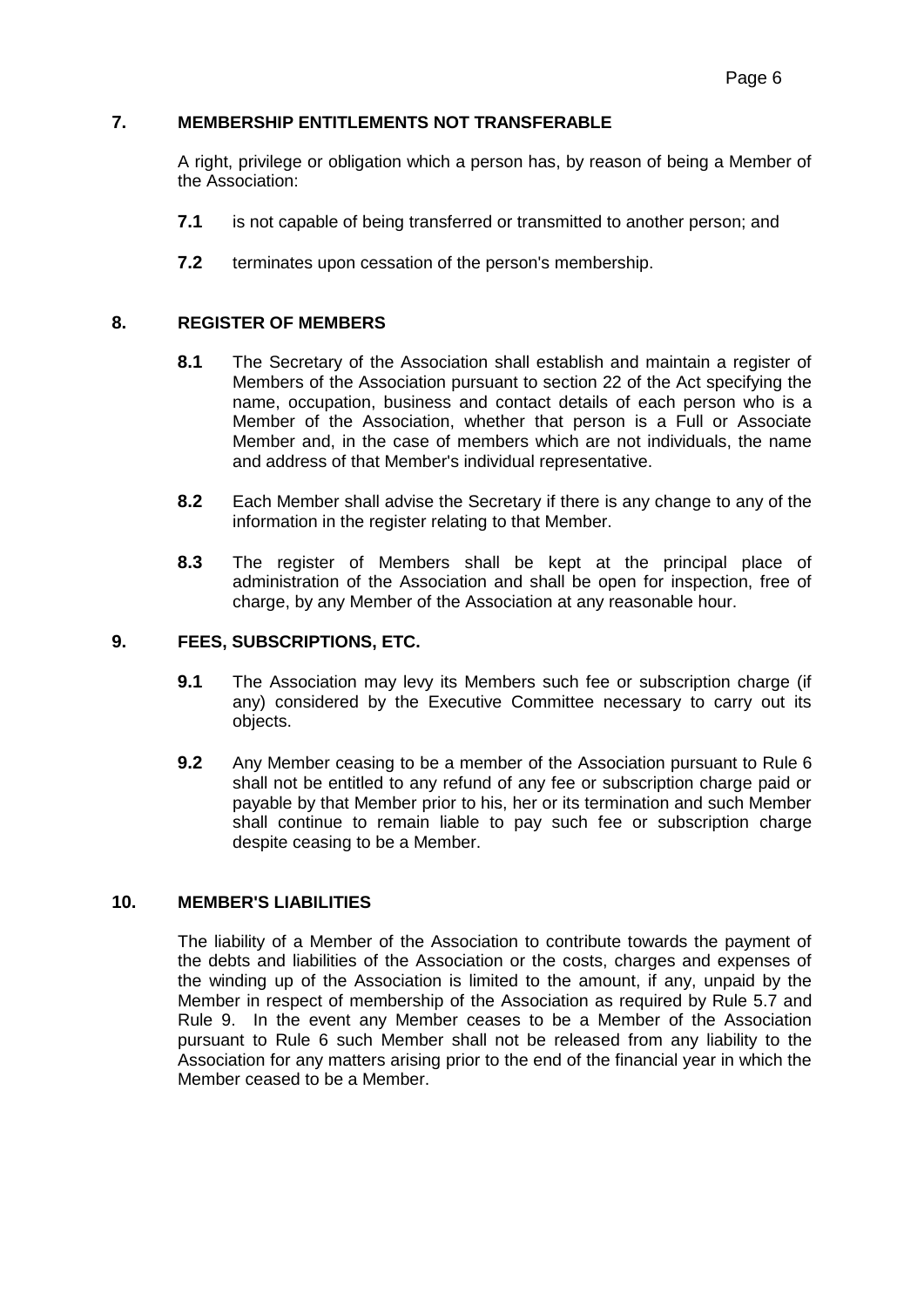## <span id="page-9-0"></span>**11. DISCIPLINING OF MEMBERS**

- **11.1** Where the Executive Committee is reasonably of the opinion that a Member of the Association:
	- **11.1.1** has persistently refused or neglected to comply with a provision or provisions of these Rules; or
	- **11.1.2** has persistently and wilfully acted in a manner prejudicial to the interests of the Association; or
	- **11.1.3** has failed to pay any subscription or charge payable under Rule 9 or any Special Subscription payable under Rule 5.7 or otherwise failed to make any payment due under these Rules and such failure continues for a period of three calendar months after it is due; or
	- **11.1.4** does anything which, in the opinion of the Executive Committee in its absolute discretion is likely to seriously harm the reputation of the Association or the objects of the Association in general;

the Executive Committee may by resolution:

- **11.1.5** remove that Member's entitlement to vote at any General Meeting until such time as payment is made in full; or
- **11.1.6** expel the Member of the Association; or
- **11.1.7** suspend the Member from membership of the Association for a specified period.
- **11.2** A resolution of the Executive Committee under Rule 11.1 is of no effect unless the Executive Committee confirms the resolution at a meeting held not earlier than fourteen days and not later than twenty-eight days after service on the Member of a notice under Rule 11.3.
- **11.3** Where the Executive Committee passes a resolution under Rule 11.1, the Secretary shall, as soon as practicable, cause a notice in writing to be served on the Member:
	- **11.3.1** setting out the resolution of the Executive Committee and the grounds on which it is based;
	- **11.3.2** stating that the Member may address the Executive Committee at a meeting to be held not earlier than fourteen days and not later than twenty-eight days after service of the notice;
	- **11.3.3** stating the date, place and time of that meeting; and
	- **11.3.4** informing the Member that the Member may do either or both of the following:
		- (a) attend and speak at that meeting;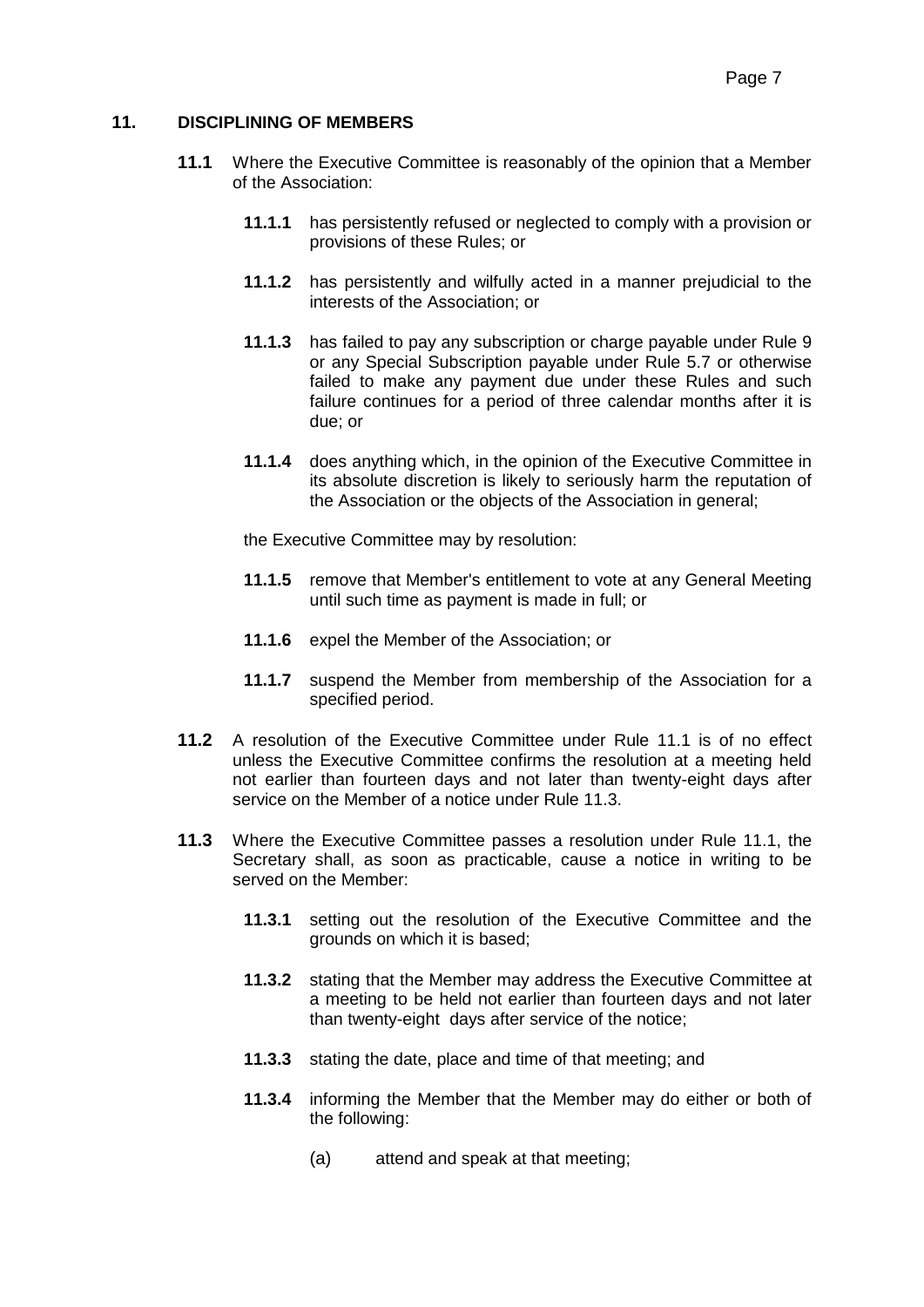- (b) submit to the Executive Committee at or prior to the date of that meeting written representations relating to the resolution.
- **11.4** At a meeting of the Executive Committee held in accordance with Rule 11.3, the Executive Committee shall:
	- **11.4.1** allow the Member to bring a supporting person;
	- **11.4.2** give the Member an opportunity to make oral representations;
	- **11.4.3** give due consideration to any written representations submitted to the Executive Committee by the Member at or prior to the meeting; and
	- **11.4.4** by resolution determine whether to confirm or to revoke the resolution.
- **11.5** The Executive Committee may, in its absolute discretion, resolve to readmit as a Member of the Association any person who has been previously expelled from the Association and is otherwise entitled to be a Full Member or an Associate Member, as the case may be, of the Association.

## <span id="page-10-0"></span>**12. MEMBER DEALINGS WITH AND INTERESTS IN THE ASSOCIATION**

- **12.1** Any Member who is or may be interested or concerned directly or indirectly in any property or undertaking in which the Association is or may be in any way concerned or involved:
	- **12.1.1** must disclose the nature and extent of that Member's interest to the other Members. A dated record should be kept in the Association's interests register; and
	- **12.1.2** must not take any part whatever in any deliberation concerning any matter in which that Member is or may be interested other than as a Member of the Association.
- **12.2** No private pecuniary profit shall be made by any person from the Association except that:
	- **12.2.1** any Member may receive full reimbursement for all expenses properly incurred by that Member in connection with the affairs of the Association;
	- **12.2.2** the Association may pay reasonable remuneration to any officer or servant of the Association (whether a Member or not) in return for services actually rendered to the Association;
	- **12.2.3** any Member may be paid all usual professional, business or trade charges for services rendered, time expended and all acts done by the Member, or by any firm or entity of which that Member is a member, employee or associate in connection with the affairs of the Association;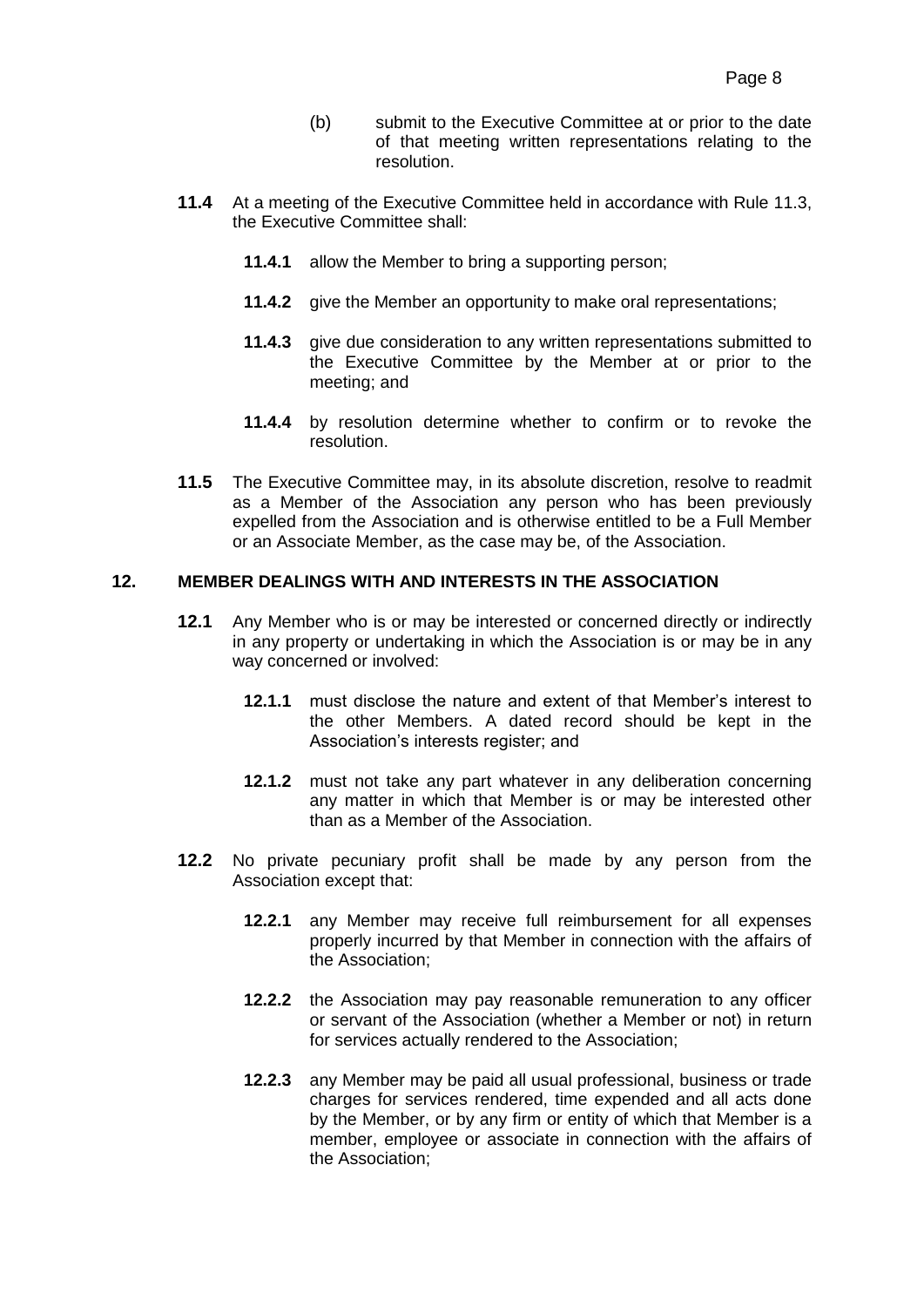**12.2.4** any Member may retain any remuneration properly payable to that Member by any company or undertaking with which the Association may be in any way concerned or involved for which that Member has acted in any capacity whatever, notwithstanding that the Member's connection with that company or undertaking is in any way attributable to that Member's connection with the Association.

## **CHAPTER IV – COMMITTEES**

## <span id="page-11-0"></span>**13. POWERS AND AUTHORITY OF EXECUTIVE COMMITTEE**

The Association shall be governed by an Executive Committee which:

- **13.1** shall control and manage the affairs of the Association;
- **13.2** may exercise all such functions as may be exercised by a General Meeting of Members of the Association;
- **13.3** may fix the amount of any fee or subscription charge to be paid by members, which may be in several parts or categories;
- **13.4** has power to perform all such acts and do all such things as appear to the Executive Committee to be necessary or desirable for the proper management of the affairs of the Association;
- **13.5** shall be responsible for co-ordinating and undertaking any poll in relation to the Business Improvement District required by the Council to be carried out by the Association;
- **13.6** shall have the duty of carrying out the financial affairs of the Business District Improvement Programme on behalf of the Association, which includes:
	- **13.6.1** recommending Business Improvement District Programme projects and budgets for approval by the Council;
	- **13.6.2** allocating the Business Improvement District Funding Grant;
	- **13.6.3** overseeing the spending of approved budgets;
	- **13.6.4** monitoring work progress against approved budgets;
	- **13.6.5** establishing any sub-committee to deal with specific projects as the Executive Committee deems appropriate;
	- **13.6.6** reporting to the Council as required;
	- **13.6.7** any other financial matters relating to the Business Improvement District Programme.
- **13.7** Shall be responsible for approving: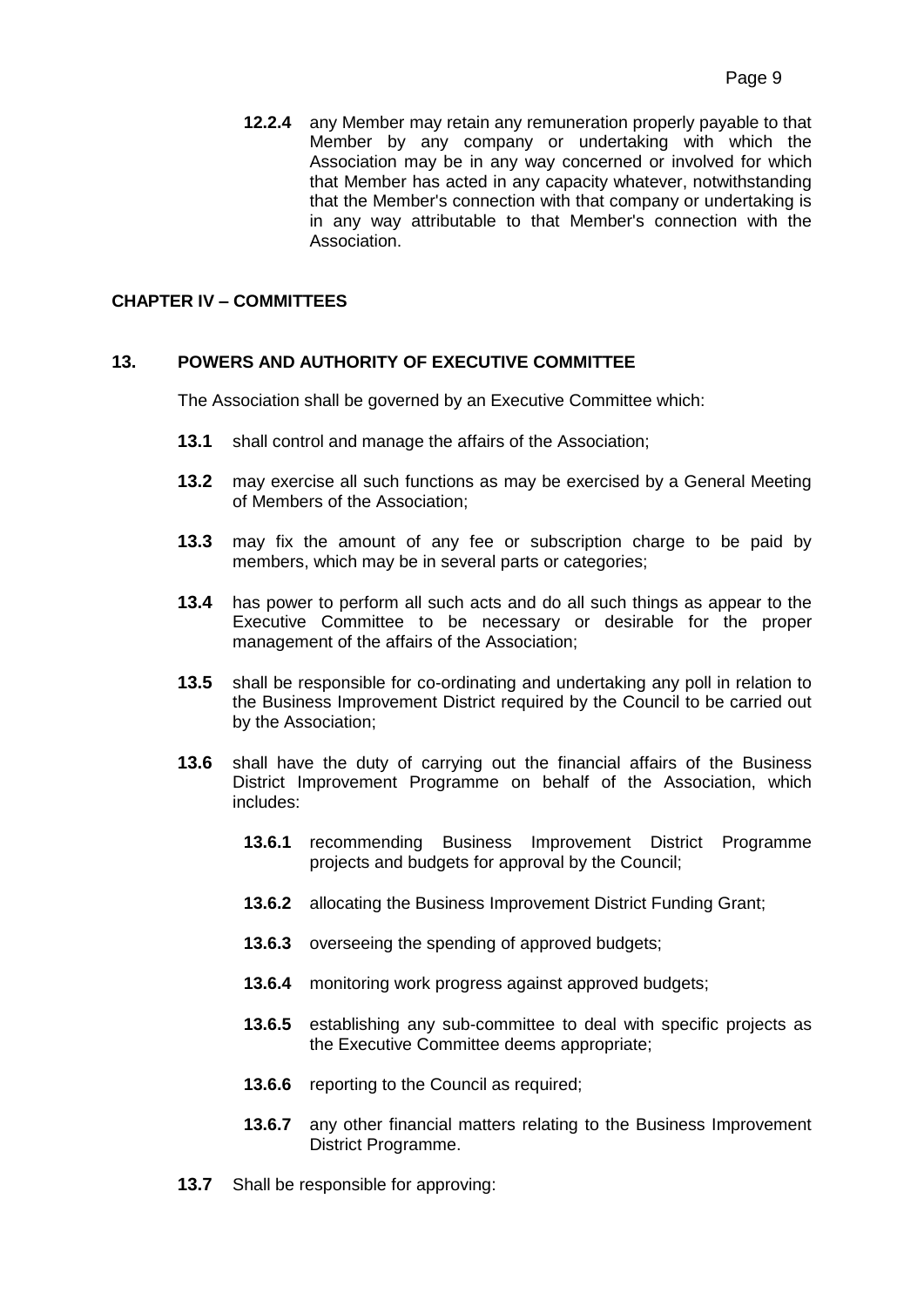- **13.7.1** the annual budget for any proposed Targeted Rate or other Council funding source so it may be forwarded to the Council;
- **13.7.2** the quarterly financial statements in relation to the Business Improvement District Programme and the Business Improvement District Funding Grant so they may be forwarded to the Council.
- **13.8** Shall not undertake any business of the Association that is not part of the Business Improvement District Programme.
- **13.9** Shall be responsible for accounting for the Business Improvement District Funding Grant to be operated jointly by at least two nominated members of the Executive Committee.
- **13.10** Shall be responsible for arranging an annual audit.

#### <span id="page-12-0"></span>**14. MEMBERSHIP OF EXECUTIVE COMMITTEE**

- **14.1** The Executive Committee shall consist of:
	- **14.1.1** an uneven number of members; and
	- **14.1.2** no less than five voting members; and
	- **14.1.3** no more than eleven voting members and two non-voting members.
- **14.2** Subject to Rule 14.3 and Rule 22 the voting members of the Executive Committee shall be:
	- **14.2.1** one Local Board Representative appointed by the Council ; and
	- **14.2.2** at least four Full Members of the Association, to be elected by the Association pursuant to Rule 15.
- **14.3** The Local Board Representative shall not be entitled to vote in relation to the election of members or officers of the Executive Committee.
- **14.4** The non-voting members of the Executive Committee shall be the Manager and a Council officer appointed by the Council.
- **14.5** Each member of the Executive Committee elected under Rule 14.2.2 shall, subject to these Rules, hold office until the conclusion of the Annual General Meeting following the date of the third anniversary of the member's election, but is eligible for re-election.
	- **14.5.1** At each Annual General Meeting at least 3 of the Executive Committee members shall retire from office each year, but shall be eligible for re-election at that meeting.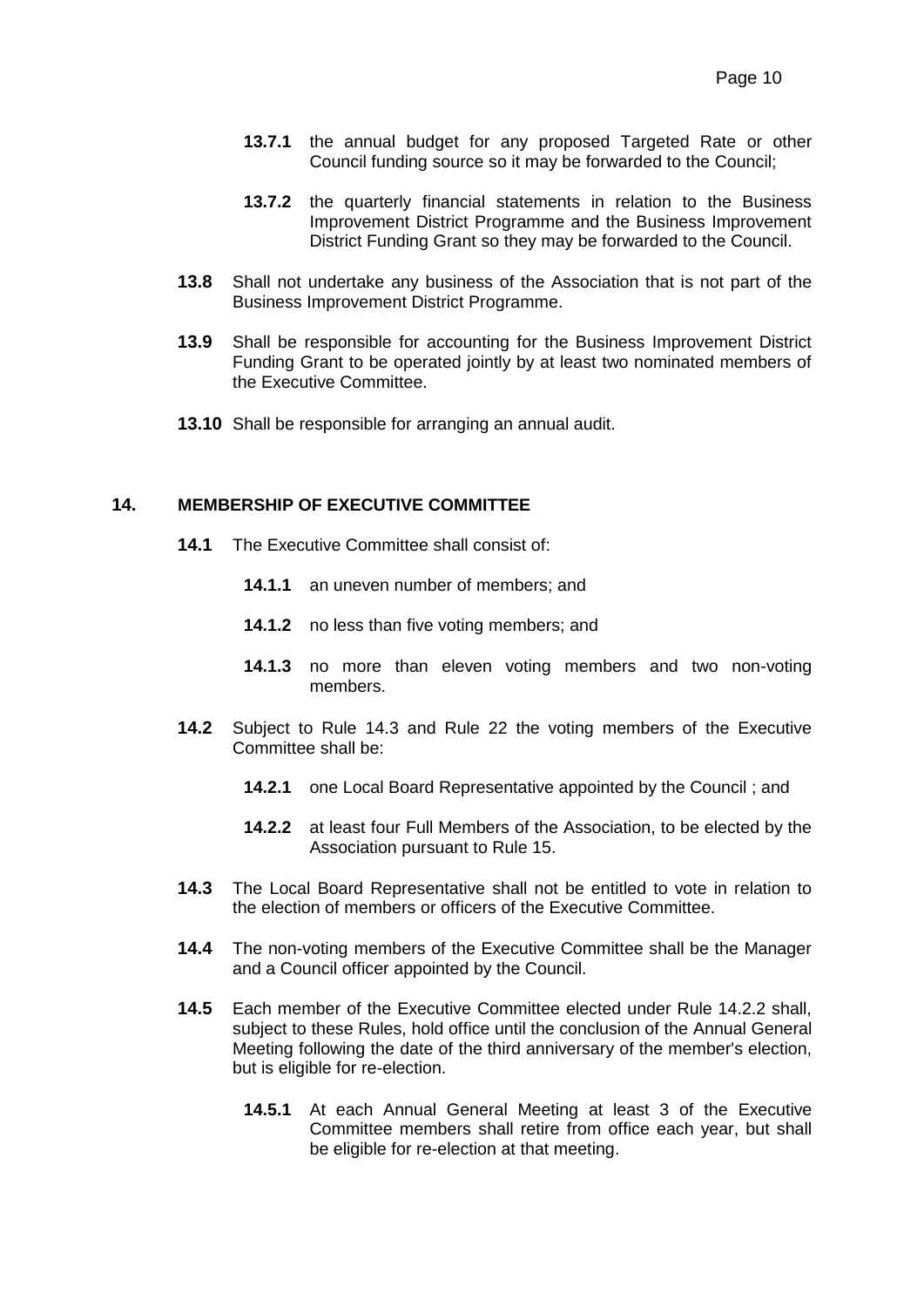- **14.5.2** The Executive Committee Members to retire at any Annual General Meeting must be those who have been longest in office since their last election, but, as between persons who became Executive Committee Members on the same day, those to retire must be determined by lot, unless otherwise agreed between themselves.
- **14.5.3** An Executive Committee Member retiring holds office until the conclusion of the Annual General Meeting at which time that Executive Committee Member retires but is eligible for re-election unless a conflict of interest has arisen in which case the position shall be vacated.
- **14.6** The Council may at any time replace any of the members of the Executive Committee who are appointed by it.
- **14.7** In the event of a casual vacancy occurring in the membership of the Executive Committee, the casual vacancy shall be filled as follows:
	- **14.7.1** in the case of a person appointed under Rule 14.2.1, the casual vacancy shall be filled by the Council;
	- **14.7.2** in the case of a person elected under Rule 14.2.2, the casual vacancy shall be filled by the Executive Committee;
	- **14.7.3** in the case of the Manager appointed under Rule 14.4, the casual vacancy shall be filled by the Executive Committee;
	- **14.7.4** in the case of the Council officer appointed under Rule 14.4, the casual vacancy shall be filled by the Council.
- **14.8** In filling a vacancy under Rule 14.7.2 the Executive Committee shall give consideration to achieving fair representation for the following sectors (as appropriate) within the Business Improvement District: retail; tourism; commercially rated property owners; corporate; parking; arts, culture and entertainment; and professional.
- **14.9** The Members appointed to fill a casual vacancy under Rule 14.7.2 shall hold office subject to these Rules until the conclusion of the next Annual General Meeting following the date of appointment.

## <span id="page-13-0"></span>**15. ELECTION OF MEMBERS TO EXECUTIVE COMMITTEE**

- **15.1** Nominations of candidates for election as members of the Executive Committee:
	- **15.1.1** shall be made in writing, signed by two Full Members of the Association and accompanied by the written consent of the candidate (which may be endorsed on the form of the nomination); and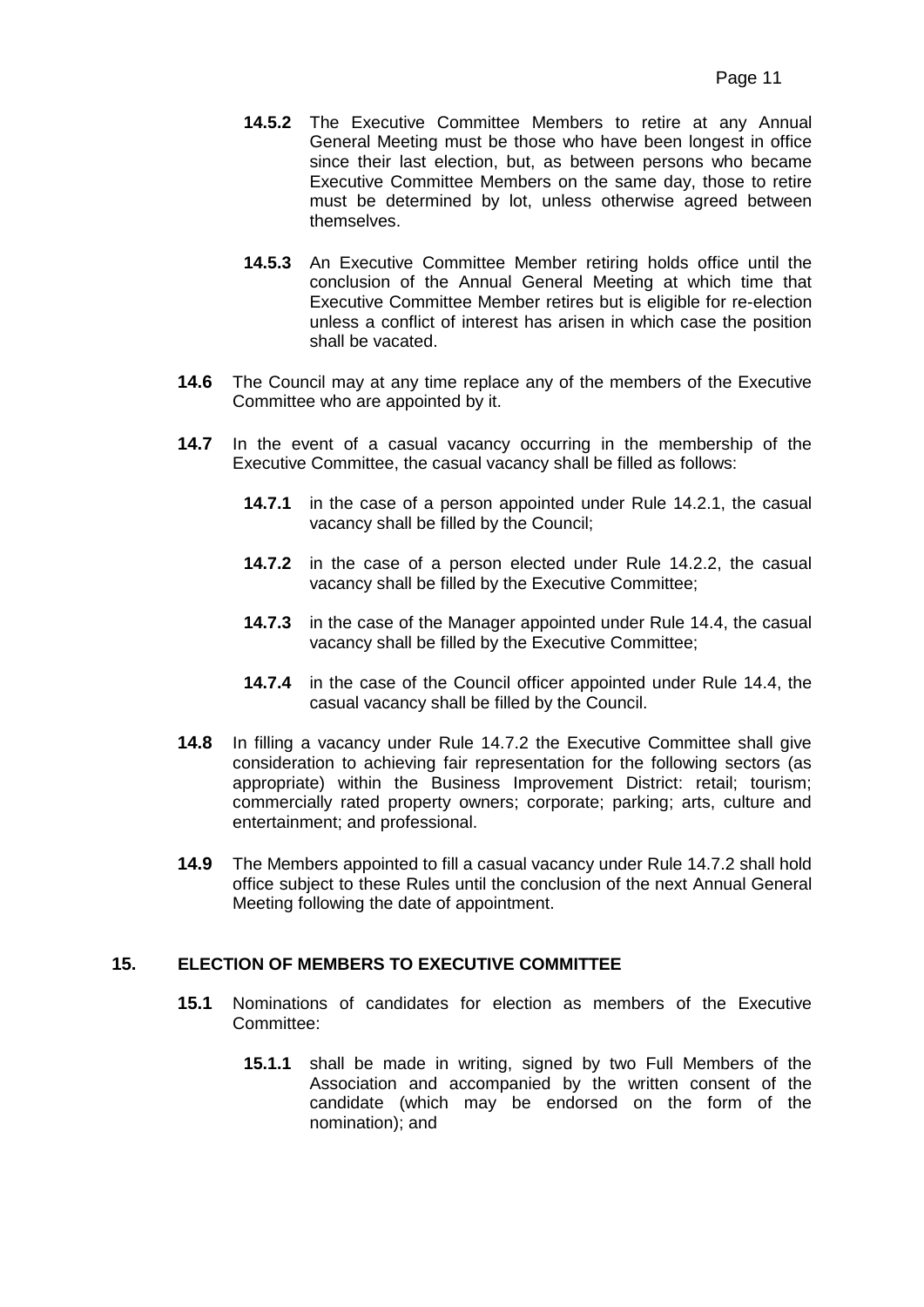- **15.1.2** shall be delivered to the Secretary of the Association not less than seven days before the date fixed for the holding of the Annual General Meeting at which the election is to take place.
- **15.2** If insufficient nominations are received to fill all vacancies, the candidates nominated shall be deemed to be elected and further nominations shall be received at the Annual General Meeting.
- **15.3** If insufficient further nominations are received, any vacant positions remaining shall be deemed to be casual vacancies.
- **15.4** If the number of nominations received is equal to the number of vacancies to be filled, the persons nominated shall be deemed to be elected.
- **15.5** If the number of nominations received exceeds the number of vacancies to be filled a ballot shall be held.
- **15.6** Any such ballot shall be conducted at the Annual General Meeting in such usual and proper manner as the Executive Committee may direct.
- **15.7** In the event of an equality of votes between two or more candidates an exhaustive ballot will be held to determine the person elected.

## <span id="page-14-0"></span>**16. CHAIRPERSON AND SECRETARY**

- **16.1** The election of a member of the Executive Committee as the Chairperson may be made either by a general member vote at the Annual General Meeting or by the Executive Committee at its first meeting following the Annual General Meeting. The decision whether an election is made at the Annual General Meeting, or by the Executive Committee, is made at an Annual General Meeting, with that decision taking effect for the purposes of the following year's election, and at all subsequent elections unless changed by vote at an Annual General Meeting (again with effect from the following year's election).
- **16.2** The election of the Chairperson shall be conducted by such standard voting method (for example ballot or show of hands) as is appropriate given the number of candidates and whether the election is being made at an Annual General Meeting or a meeting of the Executive Committee.
- **16.3** The Executive Committee shall appoint or elect one member (who may be the Manager) as the Secretary of the Association.
- **16.4** The Local Board Representative may not be the Chairperson or the Secretary.
- **16.5** The Local Board Representative is not entitled to vote on the election of the Chairperson or Secretary.
- **16.6** It is the duty of the Secretary to keep minutes of: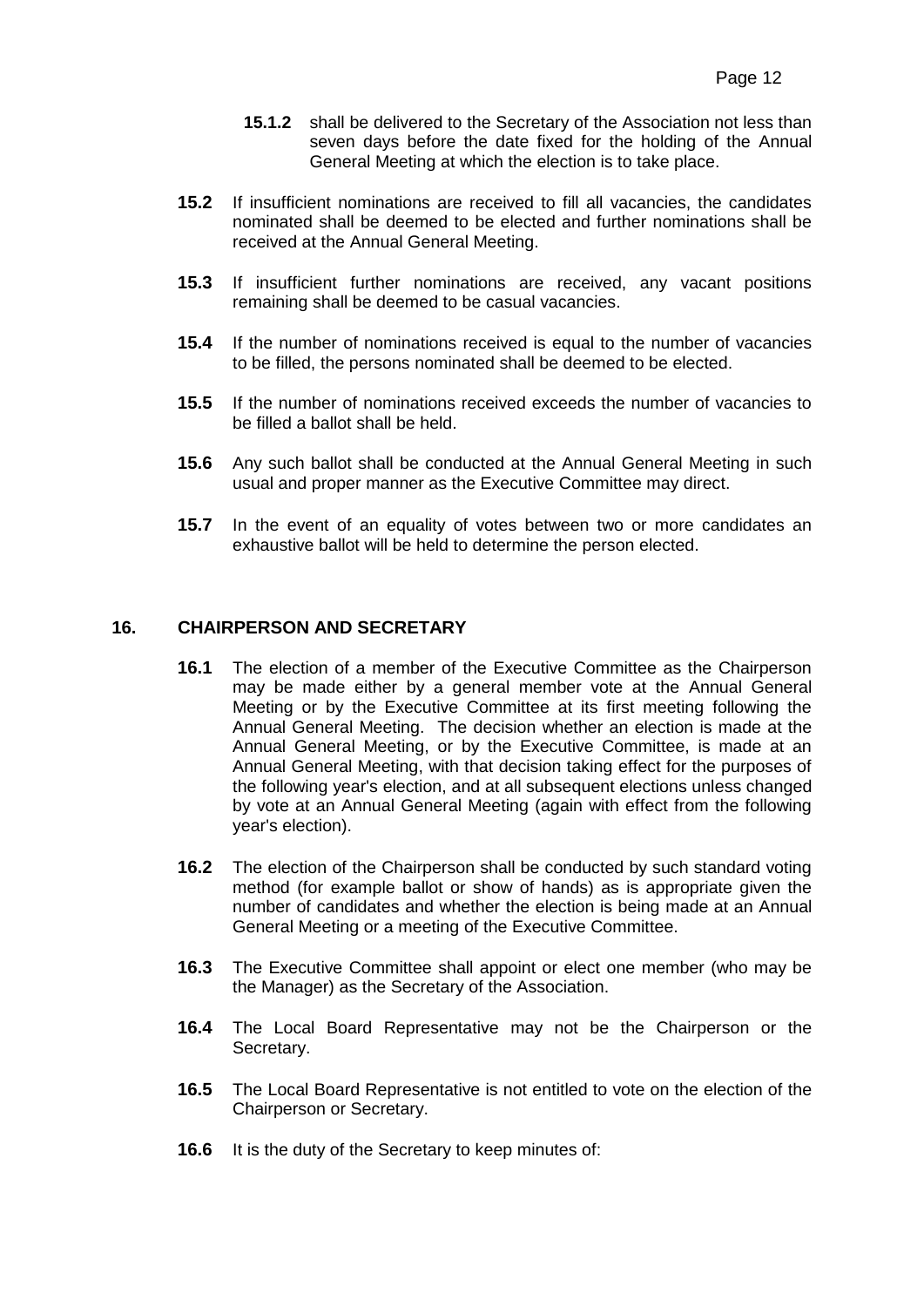- **16.6.1** all elections of Officers and members of the Executive Committee;
- **16.6.2** the names of members of the Executive Committee present at each Executive Committee meeting and General Meeting; and
- **16.6.3** all proceedings at Executive Committee meetings and General Meetings.
- **16.7** Minutes of proceedings at a meeting shall be signed by the Chairperson of the meeting or by the Chairperson of the next succeeding meeting.

## <span id="page-15-0"></span>**17. TREASURER**

- **17.1** The election of a member of the Executive Committee as Treasurer may be made either by a general member vote at the Annual General Meeting or by the Executive Committee at its first meeting following the Annual General Meeting. The decision whether an election is made at the Annual General Meeting, or by the Executive Committee, is made at an Annual General Meeting, with that decision taking effect for the purposes of the following year's election, and at all subsequent elections unless changed by vote at an Annual General Meeting (again with effect from the following year's election).
- **17.2** The election of the Treasurer shall be conducted by such standard voting method (for example ballot or show of hands) as is appropriate given the number of candidates and whether the election is being made at an Annual General Meeting or a meeting of the Executive Committee.
- **17.3** The Local Board Representative may not be the Treasurer.
- **17.4** The Local Board Representative is not entitled to vote on the election of the Treasurer.
- **17.5** Despite rules 17.1 and 17.2, in the event that no member of the Executive Committee is qualified, and wishes, to act as Treasurer, the Executive Committee may engage a professionally qualified person (not necessarily a member of the Association) to act as Treasurer of the Association.
- **17.6** It is the duty of the Treasurer of the Association to ensure that:
	- **17.6.1** all money due to the Association is collected and received and all payments authorised by the Association are made;
	- **17.6.2** correct books and accounts are kept showing the financial affairs of the Association including full details of all receipts and expenditure connected with the activities of the Association.

#### <span id="page-15-1"></span>**18. AUDITOR**

**18.1** The Auditor shall be appointed by the Association on an annual basis to carry out the functions set out in this Rule.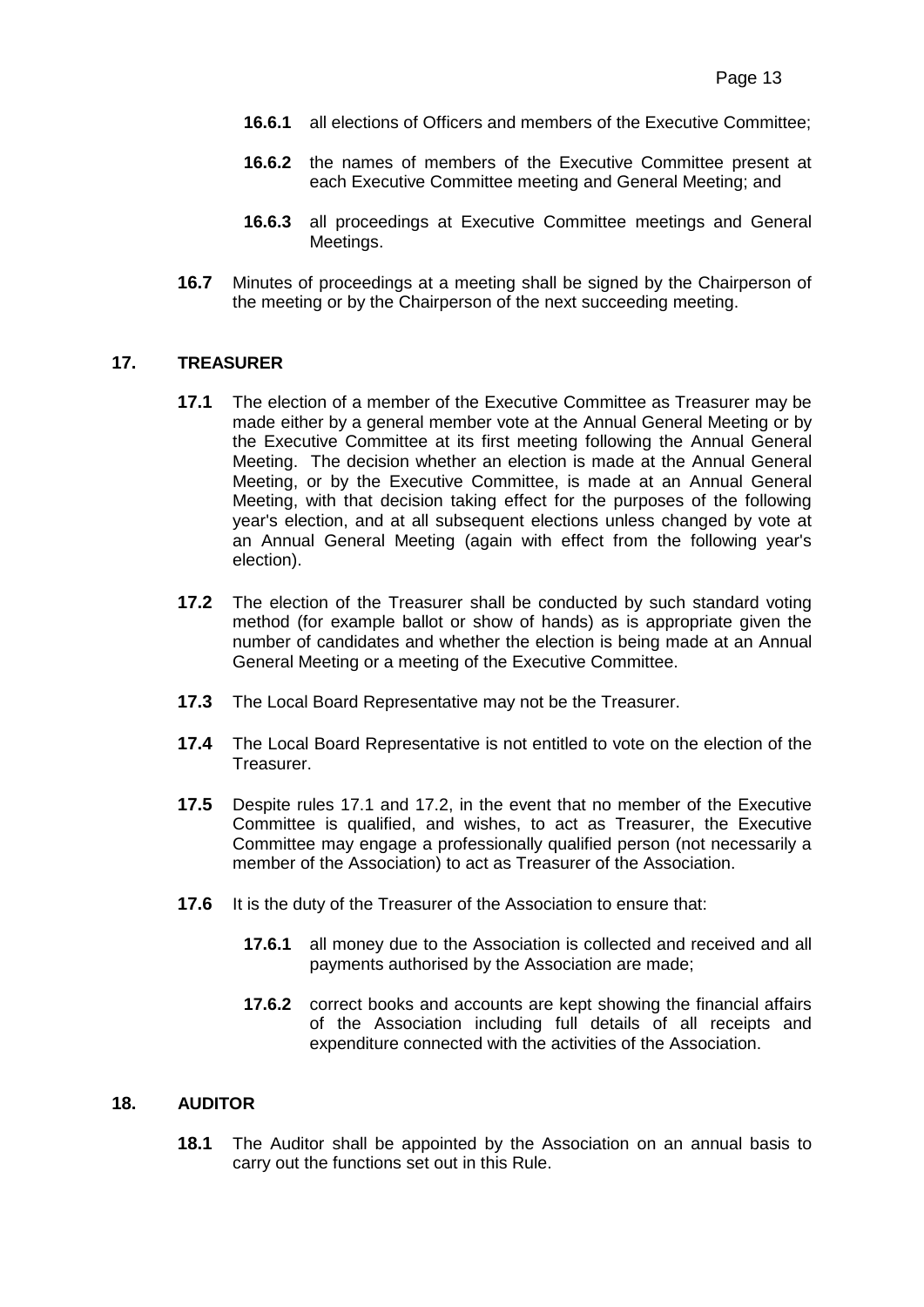- **18.2** No person who is an Officer or a Member may be appointed as Auditor.
- **18.3** The remuneration of the Auditor shall be fixed by the Association.
- **18.4** If any casual vacancy occurs in the office of any Auditor appointed by the Association, the Executive Committee shall appoint an Auditor to carry on the duties of the Auditor until the next Annual General Meeting.
- **18.5** Every Auditor shall be supplied with a copy of the accounts and statements. It shall be the Auditor's duty to thoroughly examine the accounts and statements, all minutes and such other information as is requested.
- **18.6** The Auditor shall be a member of the institute of chartered accountants and conduct the audit in terms of the guidelines of the institute.
- **18.7** The Auditor shall provide the Members with a report regarding the accounts and statements. In that report, the Auditor shall state whether, in his or her opinion, the accounts and statements are full and fair accounts and statements containing the particulars required by the Rules, and whether the accounts and statements have been properly drawn up so as to exhibit a true and correct view of the Association's affairs. The Auditors report shall be read together with the report of the Executive Committee at the Annual General Meeting. The report shall be forwarded to the Council.

#### <span id="page-16-0"></span>**19. CASUAL VACANCIES**

- **19.1** For the purposes of these Rules, a casual vacancy in the office of a member of the Executive Committee occurs if the member:
	- **19.1.1** dies;
	- **19.1.2** ceases to be a Member of the Association;
	- **19.1.3** is declared bankrupt;
	- **19.1.4** resigns office by notice in writing given to the Secretary;
	- **19.1.5** is removed from office under Rule 20;
	- **19.1.6** becomes of unsound mind or becomes a person who is liable to be dealt with in any way under the law relating to mental health;
	- **19.1.7** fails to attend three meetings in succession without apologies being tendered and accepted by resolution of the Executive Committee, or without having been granted leave of absence by resolution of the Executive Committee; or
	- **19.1.8** commits a crime punishable by imprisonment.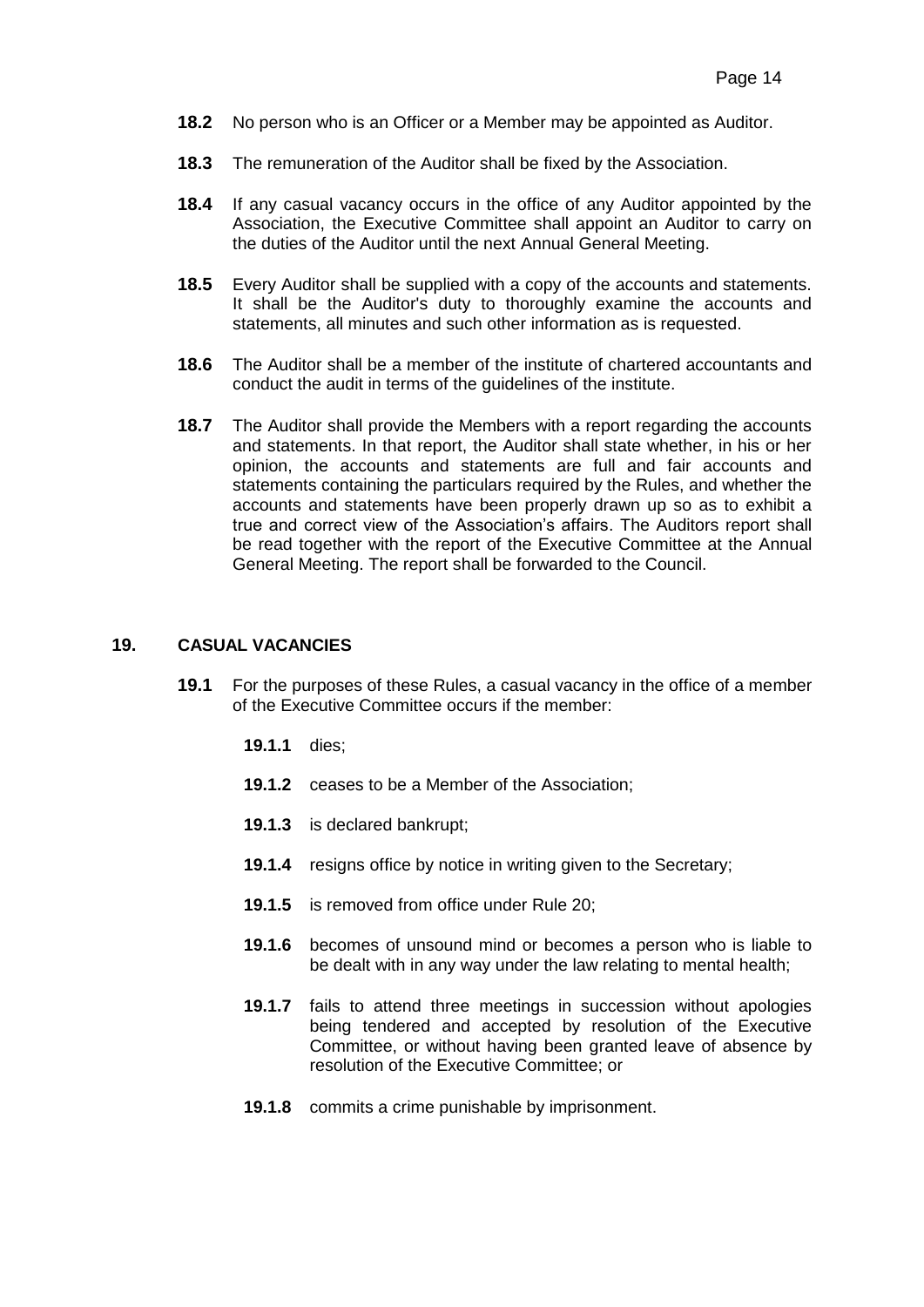### <span id="page-17-0"></span>**20. REMOVAL OF MEMBER**

- **20.1** The Association in a General Meeting may, by resolution, remove any of the Association members of the Executive Committee from office before the expiration of the member's term of office.
- **20.2** Where a member of the Executive Committee to whom a proposed resolution referred to in Rule 20.1 relates:
	- **20.2.1** makes representations in writing (not exceeding a reasonable length) to the Secretary or Chairperson; and
	- **20.2.2** requests that the representations be notified to the Members of the Association;

then the Secretary or Chairperson may send a copy of the representations to each Member of the Association. If they are not so sent, the Member is entitled to require that the representations be read out at the meeting at which the resolution is considered.

### <span id="page-17-1"></span>**21. MEETINGS OF EXECUTIVE COMMITTEE AND QUORUM**

- **21.1** The Executive Committee shall endeavour to meet monthly but in all events shall meet not less than six times in each period of twelve months, and at such time and place as shall be decided by the Executive Committee.
- **21.2** Additional meetings of the Executive Committee may be convened by the Chairperson or by any member of the Executive Committee.
- **21.3** Oral or written notice (including by way of email) of a meeting of the Executive Committee shall be given by the Secretary to each member of the Executive Committee at least 48 hours (or such other period as may be unanimously agreed upon by the members of the Executive Committee) before the time appointed for the holding of the meeting.
- **21.4** A member of the Executive Committee unable to attend a meeting in person may attend by way of an electronic means.
- **21.5** Any three voting members of the Executive Committee constitute a quorum for the transaction of the business of a meeting of the Executive Committee.
- **21.6** No business shall be transacted by the Executive Committee unless a quorum is present within half an hour of the time appointed for the meeting. If a quorum is not present, the meeting stands adjourned to the same place and at the same hour of the same day in the following week.
- **21.7** If at the adjourned meeting, a quorum is not present within half an hour of the time appointed for the meeting, then any three members present shall constitute a quorum.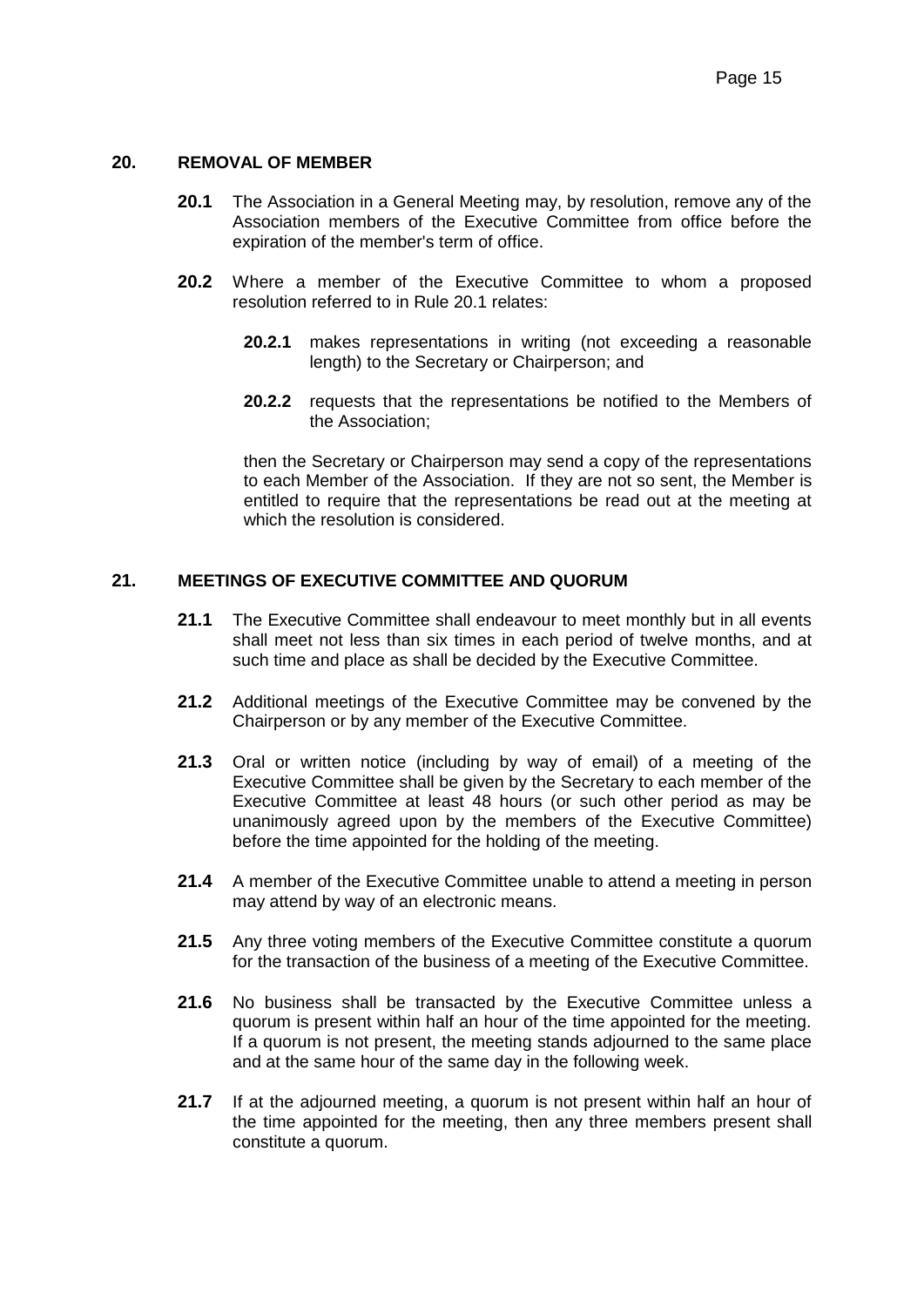**21.8** At a meeting of the Executive Committee the Chairperson or, in the Chairperson's absence, any member of the Executive Committee nominated to stand in his/her place shall preside.

## <span id="page-18-0"></span>**22. VOTING AND DECISIONS OF EXECUTIVE COMMITTEE AND SUB-COMMITTEE**

- **22.1** The voting rights of members of the Executive Committee shall be as follows:
	- **22.1.1** Each Full Member shall be entitled to one vote including the Local Board Representative;
	- **22.1.2** Despite Rule 22.1.1, the Local Board Representative shall not be entitled to vote in relation to the election of members or officers of the Executive Committee;
	- **22.1.3** The Manager shall not be entitled to vote.
- **22.2** Matters arising at a meeting of the Executive Committee or of any subcommittee appointed by the Executive Committee shall be determined by a majority of the votes of members of that committee present at the meeting and entitled to vote.
- **22.3** The Chairperson of the meeting is entitled to exercise a second or casting vote, but only to preserve the status quo.
- **22.4** Subject to Rule 21.5, the Executive Committee may act notwithstanding any vacancy on the Executive Committee.
- **22.5** Any act or thing done or suffered, or purporting to have been done or suffered by the Executive Committee or by a sub-committee appointed by the Executive Committee, is valid and effectual notwithstanding any defect that may afterwards be discovered in the appointment or qualification of any member of that committee.

## <span id="page-18-1"></span>**23. DELEGATION BY EXECUTIVE COMMITTEE TO SUB-COMMITTEE**

- **23.1** The Executive Committee may delegate to one or more sub-committees (consisting of such Member or Members of the Association as the Executive Committee thinks fit) the exercise of such of the functions of the Executive Committee as the Executive Committee may decide.
- **23.2** A function which has been delegated to a sub-committee under this Rule may be exercised by that committee in accordance with the terms of the delegation, while the delegation remains unrevoked.
- **23.3** Notwithstanding any delegation under this Rule, the Executive Committee may continue to exercise any function delegated.
- **23.4** Any act or thing done or suffered by a sub-committee acting in the exercise of a delegation under this Rule has the same force and effect as it would have if it had been done or suffered by the Executive Committee.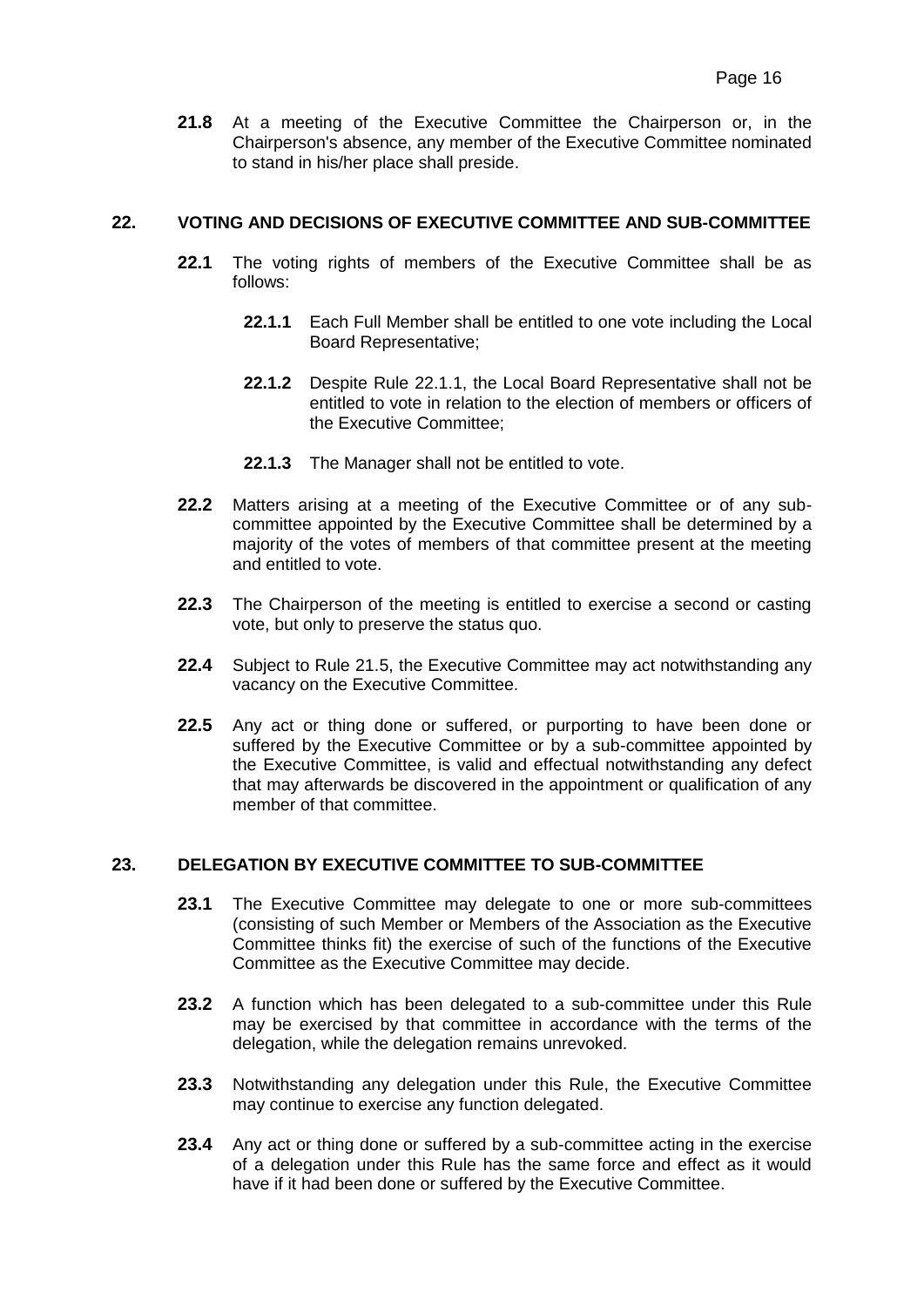- **23.5** The Executive Committee may, in writing, revoke wholly or in part any delegation under this Rule.
- **23.6** A sub-committee may meet and adjourn as it thinks proper.

## **CHAPTER V - GENERAL MEETINGS**

#### <span id="page-19-0"></span>**24. ANNUAL GENERAL MEETING**

The Association shall, at least once in each calendar year, and within the period of four months after the expiration of each financial year of the Association, convene an Annual General Meeting of its Members.

### <span id="page-19-1"></span>**25. ANNUAL GENERAL MEETING - CALLING AND BUSINESS**

- **25.1** The Annual General Meeting of the Association shall, subject to the Act and to Rule 24, be convened on such date and at such place and time as the Executive Committee thinks fit.
- **25.2** In addition to any other business which may be transacted at an Annual General Meeting, the business of an Annual General Meeting shall be:
	- **25.2.1** to confirm the Minutes of the last preceding Annual General Meeting and of any Special General Meeting held since that meeting;
	- **25.2.2** to receive from the Executive Committee reports on the activities of the Association during the preceding financial year;
	- **25.2.3** to approve the Annual Financial Statements;
	- **25.2.4** to approve the proposed budget for the following financial year, provided that any increase by more than 10% or \$10,000 (whichever is greater) over the previous year's budget may only be made by Special Resolution;
	- **25.2.5** to elect members of the Executive Committee;
	- **25.2.6** if necessary, to decide the method of election of the Chairperson and/or the Treasurer for the following year's election (refer to rules 16.1 and 17.1);
	- **25.2.7** if it is has been decided that the Chairperson and/or the Treasurer will be elected at the Annual General Meeting, to elect the Chairperson and/or the Treasurer, as the case may be;
	- **25.2.8** to appoint an Auditor.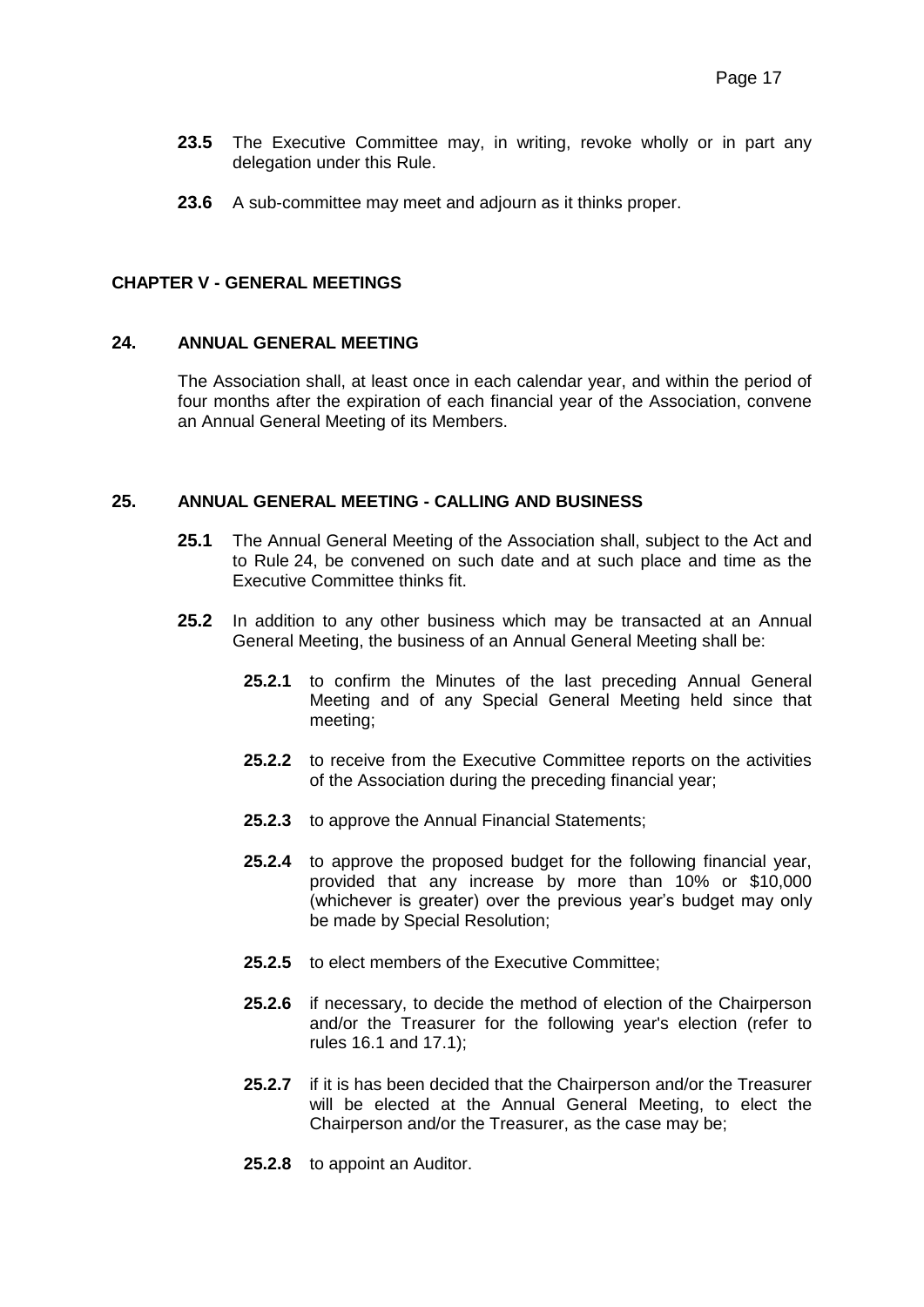- **25.3** For the purposes of section 23 of the Act the Association's financial year shall end on 30 June.
- **25.4** An Annual General Meeting shall be specified as such in the notice convening it.

## <span id="page-20-0"></span>**26. SPECIAL GENERAL MEETINGS**

- **26.1** The Executive Committee may, whenever it thinks fit, convene a Special General Meeting of the Association.
- **26.2** The Executive Committee shall, on the requisition in writing of not less than five percent of the total number of Full Members, convene a special meeting of the Association.
- **26.3** A requisition of Members for a Special General Meeting:
	- **26.3.1** shall state the purpose or purposes of the meeting;
	- **26.3.2** shall be signed by the Members making the requisition;
	- **26.3.3** shall be lodged with the Secretary;
	- **26.3.4** may consist of several documents in a similar form, each signed by one or more of the Members making the requisition.
- **26.4** If the Executive Committee fails to convene a Special General Meeting to be held within one month after the date on which a requisition of Members for the meeting is lodged with the Secretary, any one or more of the Members who made the requisition may convene a Special General Meeting to be held not later than three months after that date.
- **26.5** A Special General Meeting convened by a Member or Members as referred to in Rule 26.4 shall be deemed to have been convened by the Executive Committee. Any such Member who incurs expense as a result of convening the Special General Meeting is entitled to be reimbursed by the Association for any expenses so incurred.
- **26.6** The business to be conducted at a Special General Meeting shall be the only business for which the Special General Meeting in question was convened, provided that it is business which can properly be dealt with by Members in General Meeting.

## <span id="page-20-1"></span>**27. NOTICE**

**27.1** Except where the nature of the business proposed to be dealt with at a General Meeting requires a Special Resolution of the Association, the Secretary shall, at least 14 days before the date fixed for the holding of the General Meeting, cause to be sent by prepaid post or by email to each Member at the Member's address appearing in the register of Members, a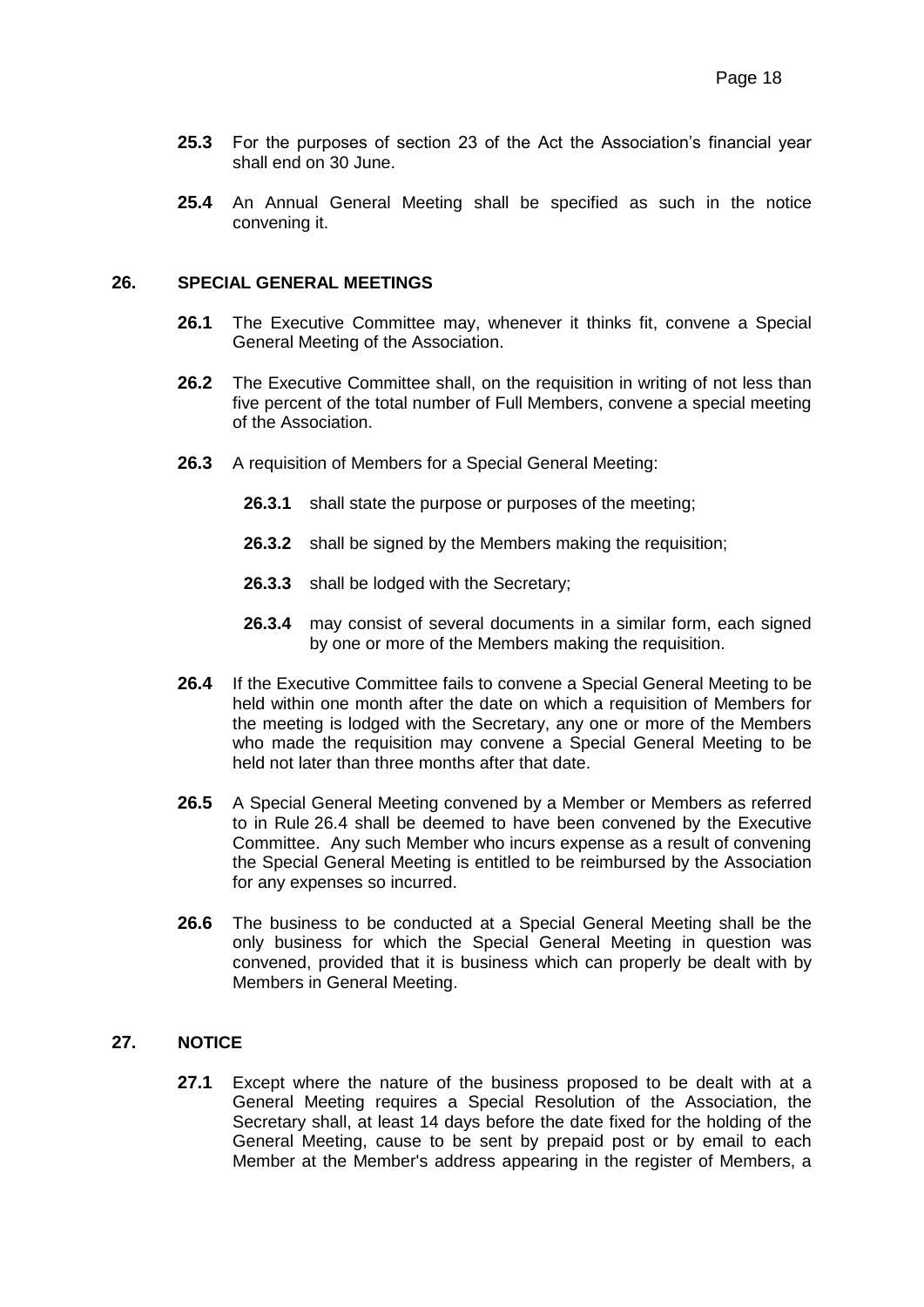notice specifying the place, date and time of the meeting and the nature of the business proposed to be transacted at the meeting.

- **27.2** Where the nature of the business proposed to be dealt with at a General Meeting requires a Special Resolution of the Association the Secretary shall, at least 21 days before the date fixed for the holding of the General Meeting, cause notice to be sent to each Member of the Association provided in Rule 27.1 specifying in addition to the matters required under Rule 27.1, the intention to pass such a resolution as a Special Resolution.
- **27.3** In any case where a proposed Special Resolution is to approve a budget for the following financial year which is an increase by more than 10% or \$10,000 (whichever is greater) over the previous year's budget, then the notice referred to in Rule 27.2 shall be provided to each Member in such a way as to draw particular attention to it and to clearly distinguish it from any other notice being given at the same time. As a minimum this shall involve the notice being given in a separate document which does not contain any communication about any other matter and which is headed: "**IMPORTANT NOTICE TO MEMBERS**: NOTICE OF INTENDED SPECIAL RESOLUTION TO INCREASE BUDGET BY MORE THAN 10% OR \$10,000."
- **27.4** No business other than that specified in the notice convening a General Meeting shall be transacted at a meeting except, in the case of an Annual General Meeting, present business which may be transacted pursuant to Rule 27.
- **27.5** A Member desiring to bring any business before a General Meeting may give notice in writing of that business to the Secretary who shall include that business in the next notice calling a General Meeting given after receipt of the notice from the Member.

#### <span id="page-21-0"></span>**28. PROCEDURE**

- **28.1** No item of business shall be transacted at a General Meeting unless a quorum of Members entitled under these Rules to vote is present.
- **28.2** Three Full Members present in person constitute a quorum for the transaction of the business of a General Meeting.
- **28.3** If, within half an hour after the appointed time for the commencement of a General Meeting, a quorum is not present, then the meeting shall stand adjourned to the same day in the following week at the time and (unless another place is specified at the time of the adjournment by the person presiding at the meeting or communicated by written notice to Members given before the day to which the meeting is adjourned) at the same place.
- **28.4** If at the adjourned meeting a quorum is not present within half an hour after the time appointed for the commencement of the meeting, the Members present shall constitute a quorum.

#### <span id="page-21-1"></span>**29. PRESIDING MEMBER**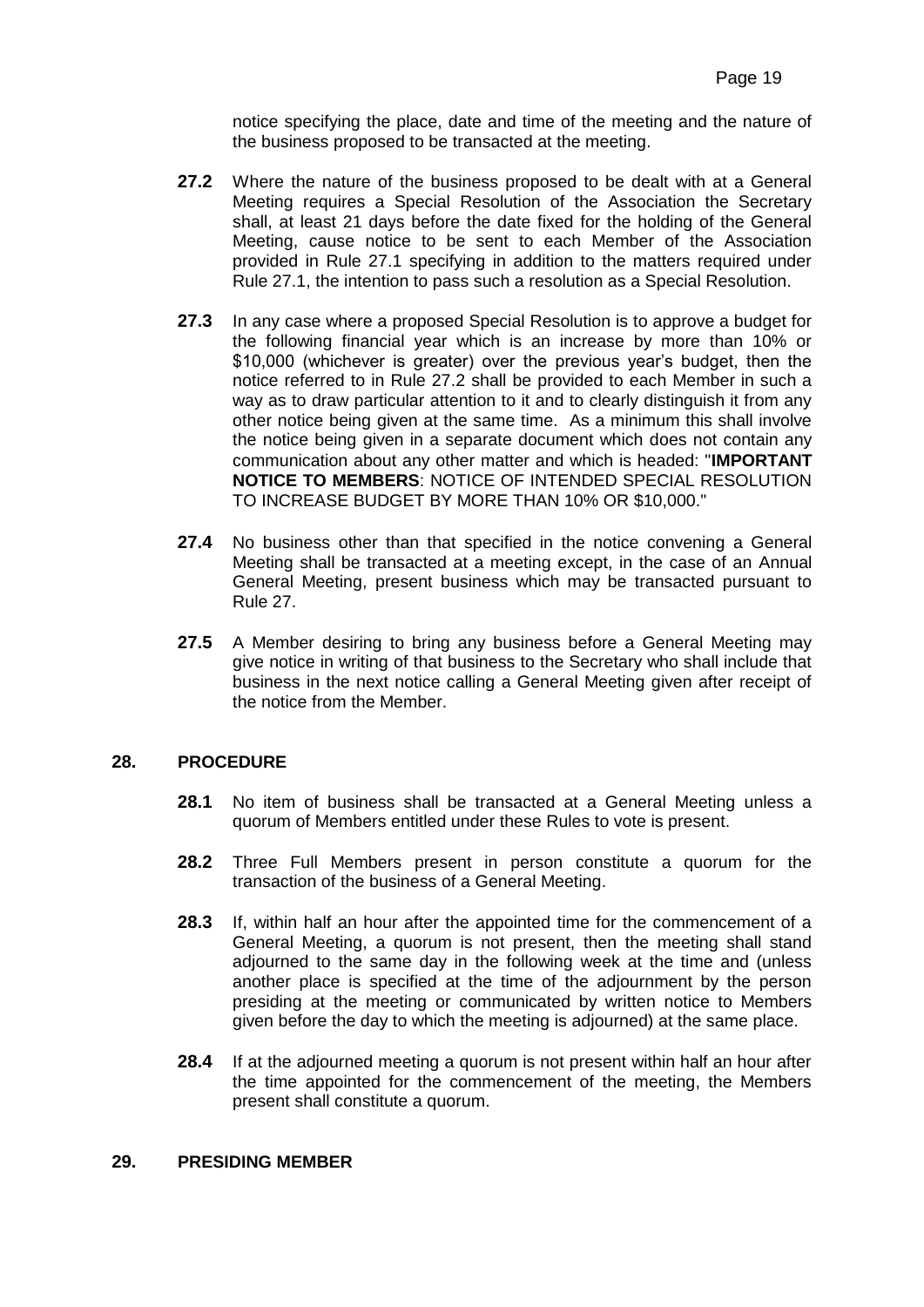- **29.1** The Chairperson shall preside at each General Meeting of the Association.
- **29.2** If the Chairperson is absent from a General Meeting or unable or unwilling to act, the Members present shall elect one of their number to preside as Chairperson at the meeting.

#### <span id="page-22-0"></span>**30. ADJOURNMENT**

- **30.1** The Chairperson of a General Meeting at which a quorum is present may, with the consent of the majority of Members present at the meeting, adjourn the meeting from time to time and place to place. No business shall be transacted at an adjourned meeting other than business left unfinished at the meeting at which the adjournment took place.
- **30.2** Where a General Meeting is adjourned for 14 days or more, the Secretary shall give written or oral notice of the adjourned meeting to each Member of the Association. The notice shall state the place, date and time of the meeting and the nature of the business to be transacted at the meeting.
- **30.3** Except as provided in Rules 30.1 and 30.2, notice of an adjournment of a General Meeting or of the business to be transacted at an adjourned meeting is not required to be given.

## <span id="page-22-1"></span>**31. MAKING OF DECISIONS**

- **31.1** A resolution arising at a General Meeting of the Association shall be determined on a show of hands. Unless a poll is demanded before, or on the declaration of a show of hands, then a declaration by the Chairperson (for example, that a resolution has, on a show of hands, been carried or carried unanimously or carried by a particular majority or lost, or an entry to that effect has been entered in the Minute Book of the Association) shall constitute evidence of the outcome of the resolution without proof of the number or proportion of votes recorded in favour of or against that resolution.
- **31.2** At a General Meeting of the Association, a poll may be demanded by the Chairperson or by not less than five Full Members present in person.
- **31.3** Where a poll is demanded at a General Meeting, the poll shall be taken:
	- **31.3.1** immediately in the case of a poll which relates to the election of the Chairperson of the meeting or to the question of adjournment; or
	- **31.3.2** in any other case, in such manner and at such time before the closing of the meeting as the Chairperson directs. Resolution of the poll on the matter shall be deemed to be the resolution of the meeting on that matter.

#### <span id="page-22-2"></span>**32. SPECIAL RESOLUTION**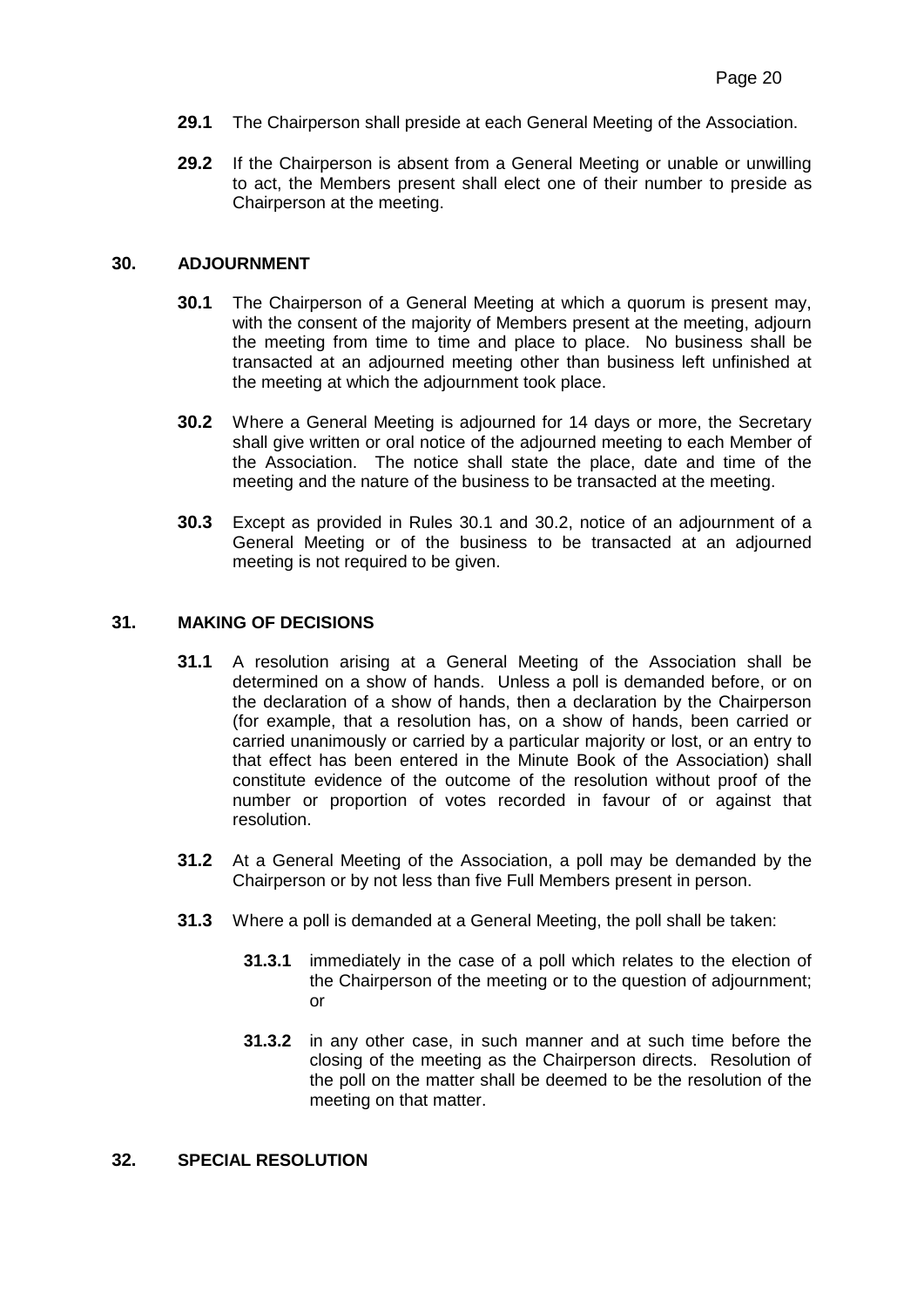A resolution of the Association is a special resolution if:

- **32.1** it is passed by a majority of the Members of the Association who are present, voting in person; and
- **32.2** the resolution is passed at a General Meeting; and
- **32.3** not less than 21 days written notice of the meeting has been given to Members specifying the intention to propose the resolution as a special resolution.

## <span id="page-23-0"></span>**33. VOTING AT GENERAL MEETINGS INCLUDING AGM**

- **33.1** Upon any question arising at a General Meeting of the Association, a Full Member has one vote only.
- **33.2** All votes shall be given personally and no proxy votes will be allowed.
- **33.3** In the case of an equality of votes on a question at a General Meeting, the Chairperson of the meeting is entitled to exercise a second or casting vote, but only to defeat the question and preserve the status quo.

#### **CHAPTER VI - MISCELLANEOUS**

#### <span id="page-23-1"></span>**34. INSURANCE**

- **34.1** The Association shall effect and maintain full and proper insurance including public liability insurance.
- **34.2** In addition to the insurance required under Rule 34.1, the Association may effect and maintain other insurance.

## <span id="page-23-2"></span>**35. FUNDS - MANAGEMENT**

- **35.1** Subject to any resolution passed by the Association in General Meeting and subject to Rule 13.8, the funds of the Association shall be used to pursue the objects of the Association in such manner as the Executive Committee determines.
- **35.2** All cheques, drafts, bills of exchange, promissory notes and other negotiable instruments shall be signed by any two members of the Executive Committee or employees of the Association, being Members or employees authorised to do so by the Executive Committee.
- **35.3** All funds received by the Association, remain the property of the Association unless the Association is subject to dissolution, see Rule 40. The property of the Association is irrevocably dedicated to objects stated in these Rules. No part of the net income or assets of the Association shall ever inure to the benefit of any director, officer or Member of the Association or to the benefit of any private persons.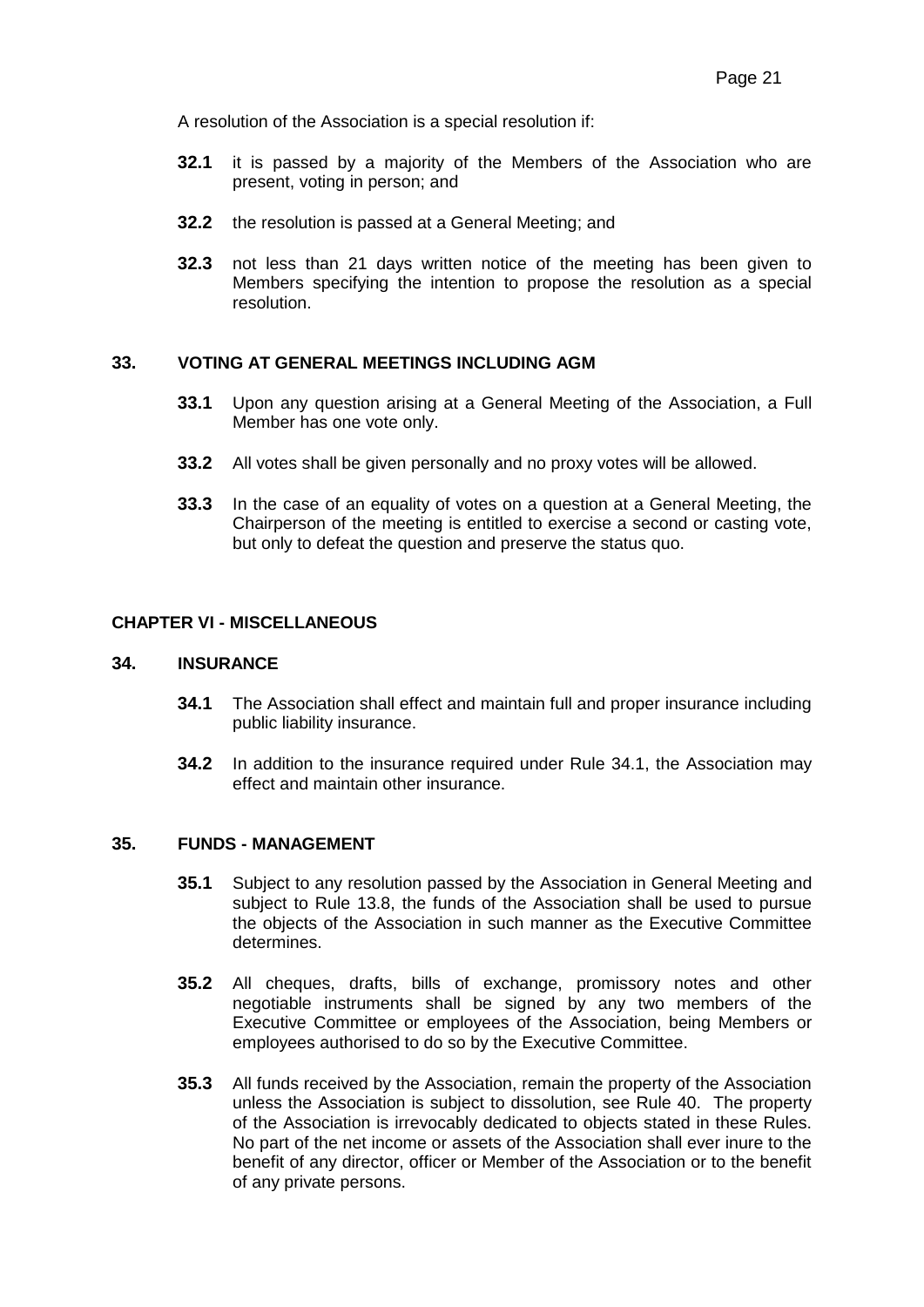## <span id="page-24-0"></span>**36. ALTERATION OF OBJECTS AND RULES**

- **36.1** Subject to the provisions of the Act, Rule 36.2 and the statement of objects, these Rules may be altered, rescinded or added to only by a Special Resolution of the Association provided that no addition to or alteration or rescission of the Rules shall be effective if it affects the objects, pecuniary benefits or winding up clauses (refer to Rules 3, 12 and 40).
- **36.2** None of the Rules of the Association affecting the BID programme, the BID Funding Grant and the BID Executive Committee shall be altered in any way without the prior written approval of the Council.

## <span id="page-24-1"></span>**37. COMMON SEAL**

.

- **37.1** The common seal of the Association shall be kept in the custody of the Secretary.
- **37.2** The common seal shall not be affixed to any instrument except by the authority of the Executive Committee. The affixing of the common seal shall be attested by the signatures of two members of the Executive Committee. A log of such affixing shall be kept.

## <span id="page-24-2"></span>**38. CUSTODY OF BOOKS, ETC.**

Except as otherwise provided by these Rules, the Secretary shall keep in his or her custody or under his or her control all records, books and other documents relating to the Association. Backups must be kept of computer files at least quarterly and at different premises.

## <span id="page-24-3"></span>**39. SERVICE OF NOTICES**

- **39.1** For the purposes of these Rules, a notice may be served by or on behalf of the Association upon any Member either personally or by sending it by post, email or facsimile to the Member at the Member's address shown in the register of Members.
- **39.2** Where a document is sent to a person by properly addressing, prepaying and posting to the person a letter containing the document, the document shall be deemed for the purposes of these Rules to have been served on the person at the time at which the letter would have been delivered in the ordinary course of post.
- **39.3** Where a document is sent to a person by properly addressed email or facsimile, it shall be deemed to have been served on the person at the time it was sent, in the absence of evidence to the contrary.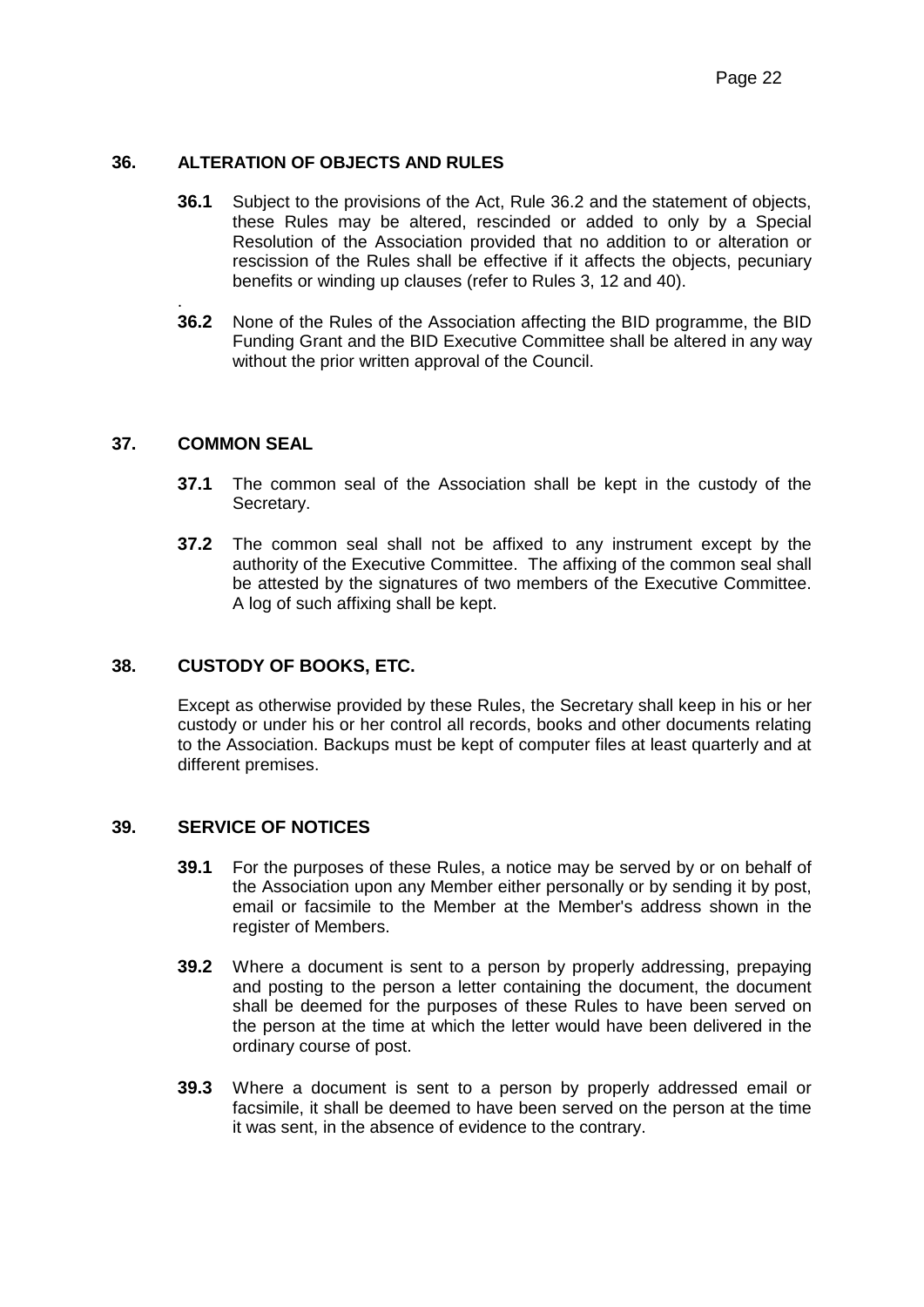## <span id="page-25-0"></span>**40. WINDING UP**

- **40.1** Should the dissolution of the Association be deemed necessary, then two meetings must be held in accordance with section 24 of the Act. The first meeting shall be called to pass a resolution to wind up the Association and must be carried by a majority of valid votes. The second meeting must be called (not earlier than 30 days after the first meeting) to confirm the resolution to be passed.
- **40.2** Once debts and liabilities of the Association have been discharged any excess Business Improvement District Funding Grant funds will be transferred to the Council to be applied towards any purpose for which the Targeted Rate was set.
- **40.3** If, upon the winding up or dissolution of the Association there remains, after the satisfaction of all its debts and liabilities, and any payment in terms of Rule 40.2, any property whatsoever, the same shall not be paid or distributed among the members of the Association. Such remaining property shall be distributed or applied for the objects of the Association and/or for charitable purposes in the Business Improvement District, including by way of transfer to some other New Zealand organisation that operates for such objects or purposes in the Business Improvement District and not for private pecuniary profit. In the event of the Executive Committee being unable to decide, the remaining assets are to be distributed as a Judge of the High Court of New Zealand directs.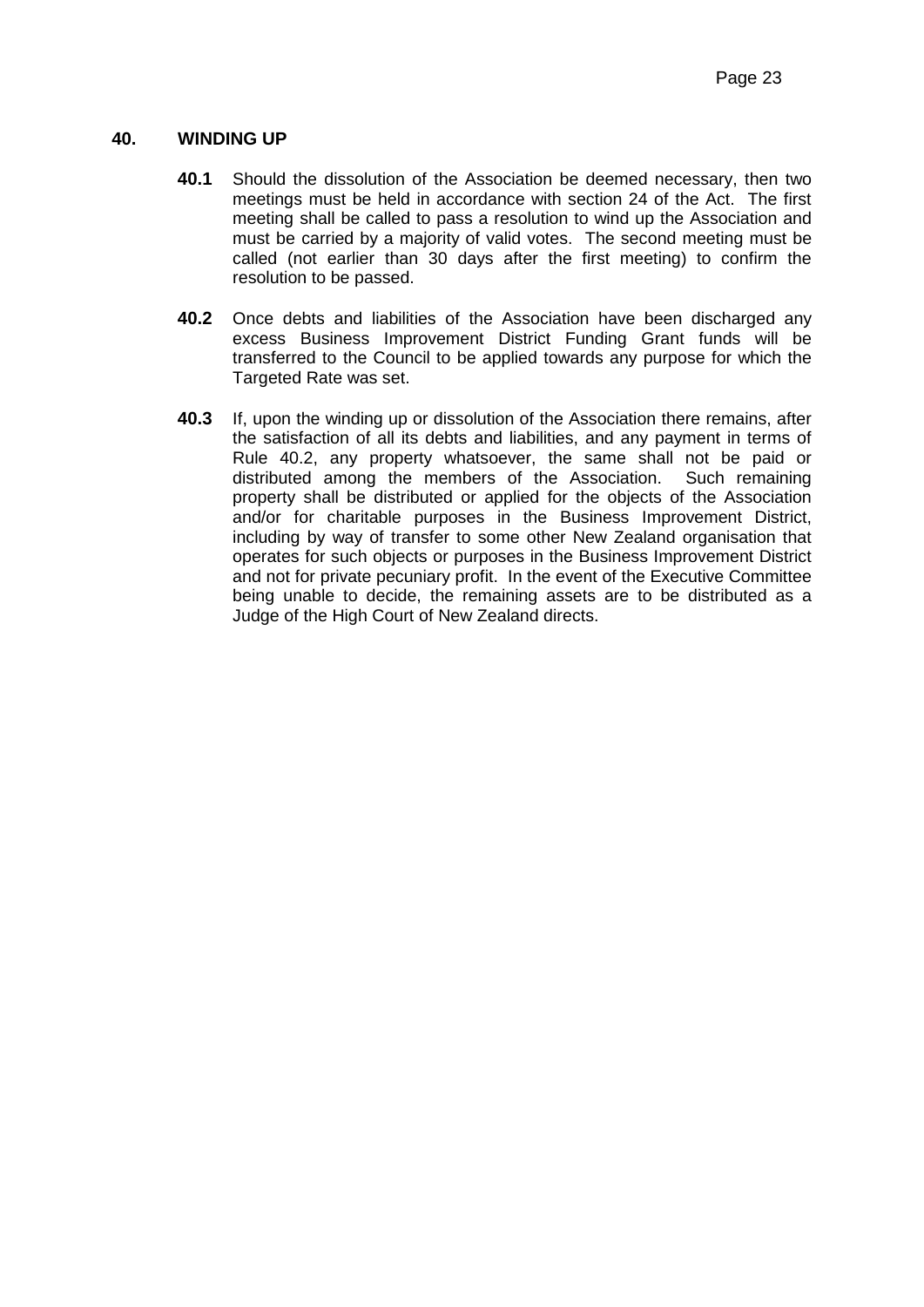#### **Appendix 3**

#### **Constitutional Amendments**

Chapter IV - Committees the wording in clause 13 stated:

13.5 shall be responsible for managing any staff of the Association; 13.6 shall have the duty of carrying out the financial affairs of the Business District Improvement Programme on behalf of the Association, which includes:

13.6.1 recommending Business Improvement District Programme projects and budgets for approval by the Council;

13.6.2 allocating the Business Improvement District Funding Grant;

13.6.3 overseeing the spending of approved budgets;

13.6.4 monitoring work progress against approved budgets;

13.6.5 establishing any sub-committee to deal with specific projects as the Executive Committee deems appropriate;

13.6.6 reporting to the Council as required;

13.6.7 any other financial matters relating to the Business Improvement District Programme.

The wording has been amended to:

13.7 shall carry out the affairs of the Business Improvement District Partnership Programme on behalf of the Association, which includes:

13.7.1 identifying strategic opportunities;

13.7.2 establishing a programme of activities, projects and priorities to further the BID **Partnership Programme;** 

13.7.3 allocating the Business Improvement District Partnership Funding;

13.7.4 overseeing the spending of approved budgets;

13.7.5 monitoring work progress against approved budgets and performance measures;

13.7.6 establishing any sub-committee to deal with specific projects as the Executive Committee deems appropriate;

13.7.7 reporting to the Local Board or the Governing Body of the Council as required;

13.7.8 any other matters relating to the Business Improvement District Partnership Programme.

13.8 shall be responsible for arranging for the preparation of:

13.8.1 each year, a detailed annual plan and budget, showing expected income and expenditure, covering the following 12 month period;

13.8.2 a strategic plan covering the following three to five year period;

13.8.3 each year, an annual report reviewing the previous year's activities;

13.8.4 annual audited accounts.

14. Membership of Executive Committee

The Executive Committee shall consist of

14.2.1 at least five full Members of the Association, to be elected by the

Association pursuant to Rule 15 (previously four)

14.6 In the event of a casual vacancy occurring in the membership of the Executive Committee, the casual vacancy shall be filled as follows:

14.6.1 in the case of a person elected under Rule 14.2.1, the casual vacancy shall be filled by the **Executive Committee** (previously the Council)

\* These Minutes will be accepted as a true record if no variations are received within 48 hours of distribution